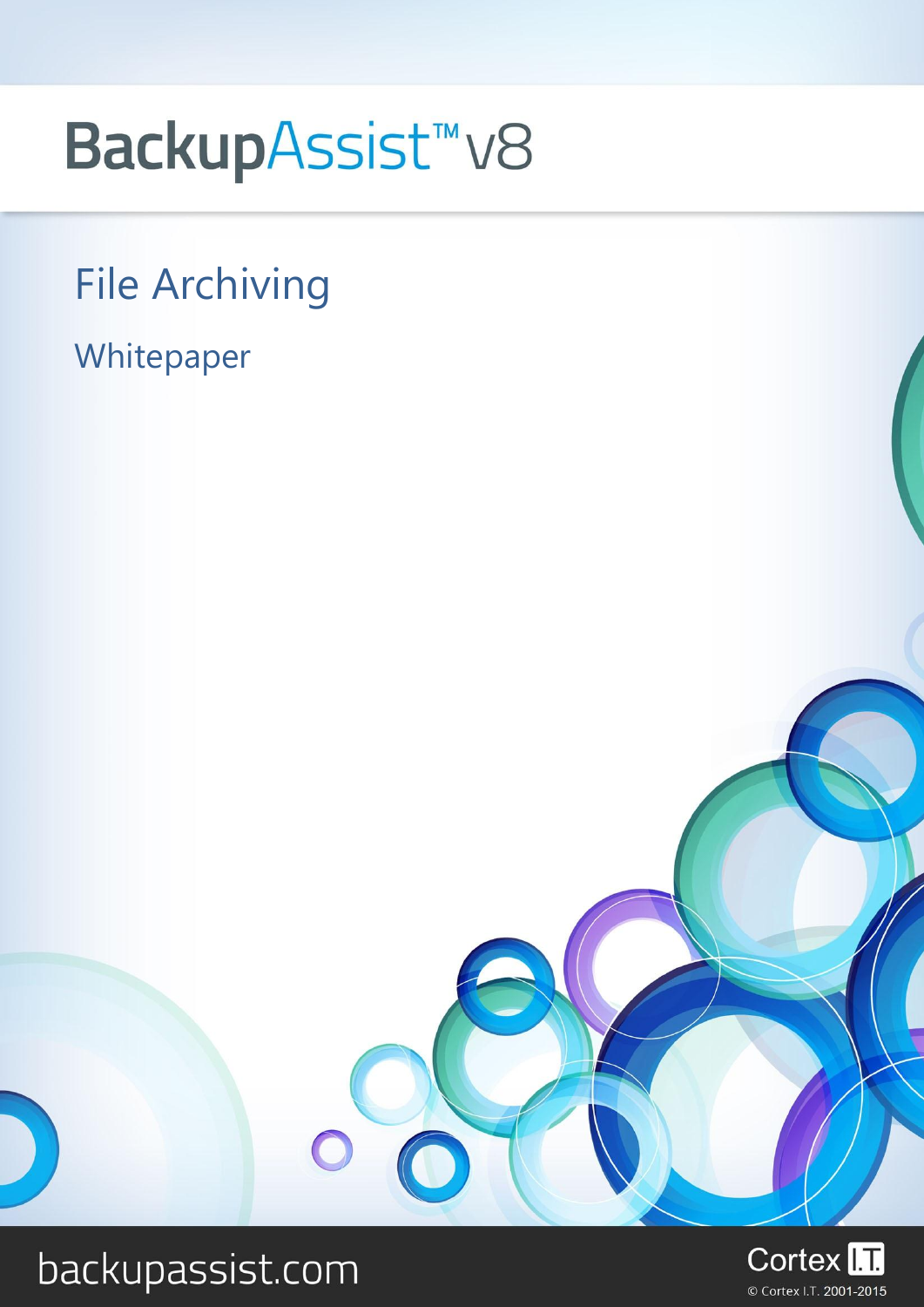## **Contents**

| $\mathbf{1}$ . |  |
|----------------|--|
|                |  |
|                |  |
|                |  |
| 2.             |  |
|                |  |
|                |  |
|                |  |
| $\mathbf{3}$   |  |
|                |  |
|                |  |
|                |  |
| 4.             |  |
|                |  |
|                |  |
|                |  |
|                |  |
| 5.             |  |
| 6.             |  |
| 7.             |  |
|                |  |
|                |  |
|                |  |
| 8.             |  |
|                |  |
|                |  |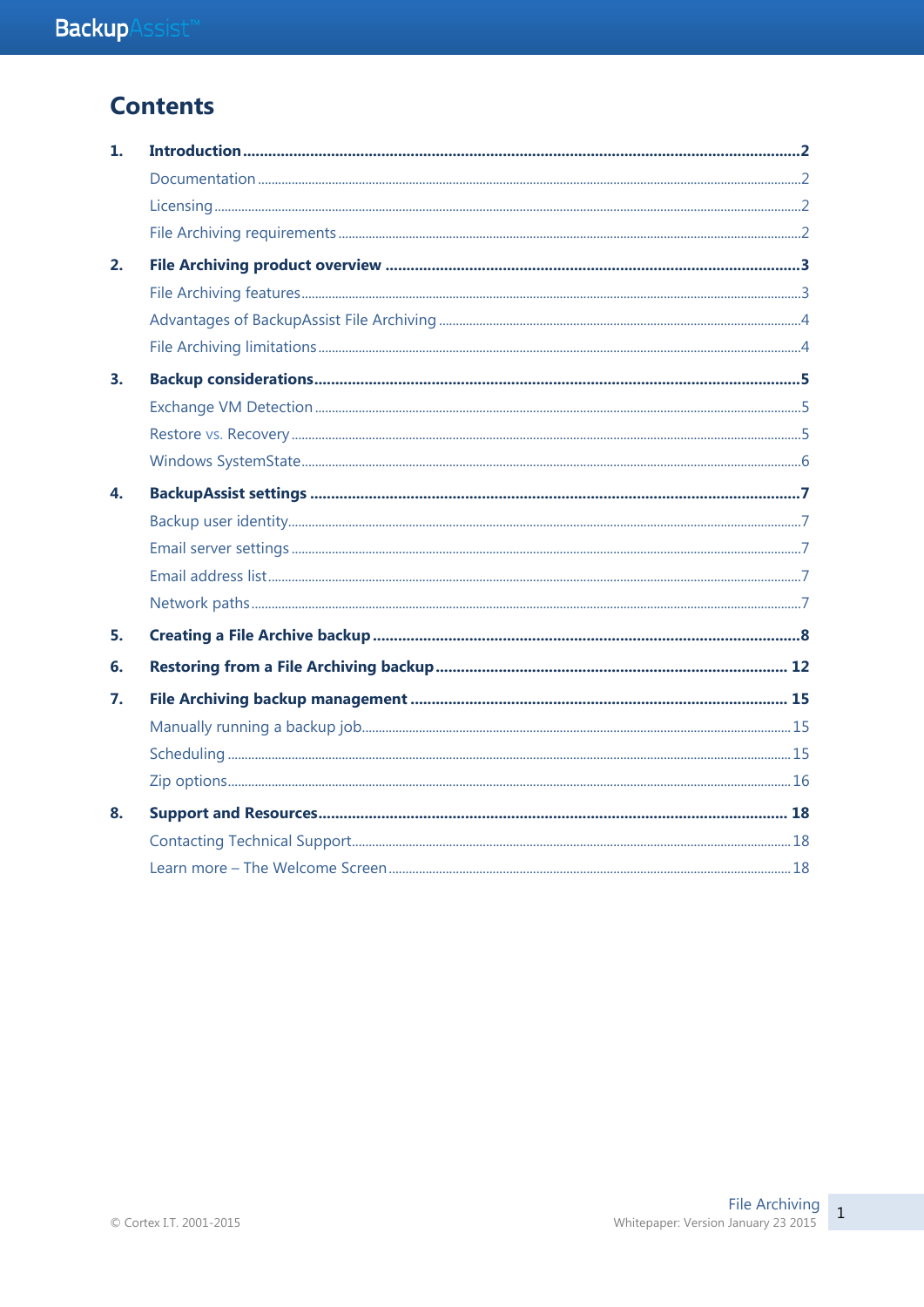## 1. Introduction



BackupAssist File Archiving is a file-based backup that works with both disk devices (e.g. external HDDs, CD/DVDs, RDX drives, NAS, FTP servers) and tape drives, with the Zip-To-Tape Add-on.

Backups created using File Archiving are stored as .ZIP files that contain all of the data selected in the backup job. This whitepaper outlines how File Archiving works, and how to create and restore File Archiving backups using BackupAssist.

### Documentation

This whitepaper provides a comprehensive guide to BackupAssist File Archiving and can be used in conjunction with other BackupAssist guides.

- For information on the BackupAssist Backup tab, see the [BackupAssist Backup Tab Whitepaper.](http://www.backupassist.com/education/v8/whitepapers/backup_whitepaper.html)
- For information on the BackupAssist Restore tab, see the [BackupAssist Restore Tab Whitepaper.](http://www.backupassist.com/education/v8/whitepapers/restore_whitepaper.html)
- For information on the BackupAssist Recover tab, see the [BackupAssist Recover Tab Whitepaper.](http://www.backupassist.com/education/v8/whitepapers/recover_whitepaper.html)
- For information on performing remote backups see the [BackupAssist MultiSite Manager](http://www.backupassist.com/education/v8/whitepapers/MultiSite_Manager.html)

## **Licensing**

File Archiving is a standard feature included with the BackupAssist license. To back up data to a tape drive requires the *Zip-To-Tape Add-on* license, once the initial trial period has expired. Please contact your local BackupAssist reseller or distributor for pricing information, or visit [www.BackupAssist.com.](http://www.backupassist.com/)

For instructions on how to activate / deactivate license keys, visit our [Licensing BackupAssist page.](http://www.backupassist.com/education/whitepapers/licensing_backupassist.html)

| Item                                                                                                                                                              | <b>Description of requirements</b>                                                                                                                                                                                                                                                                                                                                                     |  |  |
|-------------------------------------------------------------------------------------------------------------------------------------------------------------------|----------------------------------------------------------------------------------------------------------------------------------------------------------------------------------------------------------------------------------------------------------------------------------------------------------------------------------------------------------------------------------------|--|--|
| Operating systems                                                                                                                                                 | Windows 7, 8, 2008/R2, 2012/R2, SBS 2008 and 2011.                                                                                                                                                                                                                                                                                                                                     |  |  |
| Tape, external HDD, iSCSI device, NAS, SAN, optical disc (CD/DVD/Blu-<br>Supported hardware<br>Ray), RDX drive, local directory, network location and FTP server. |                                                                                                                                                                                                                                                                                                                                                                                        |  |  |
| Tape backups                                                                                                                                                      | Only standalone tape drives installed on the same machine as<br>BackupAssist are supported (excluding Travan tape drives).<br>You cannot use an autoloader device, or a tape drive located on another<br>machine.<br>The tape drive you use must ship with its own set of drivers, or Windows<br>compatible drivers must be available for download from the<br>manufacturer's website. |  |  |

## File Archiving requirements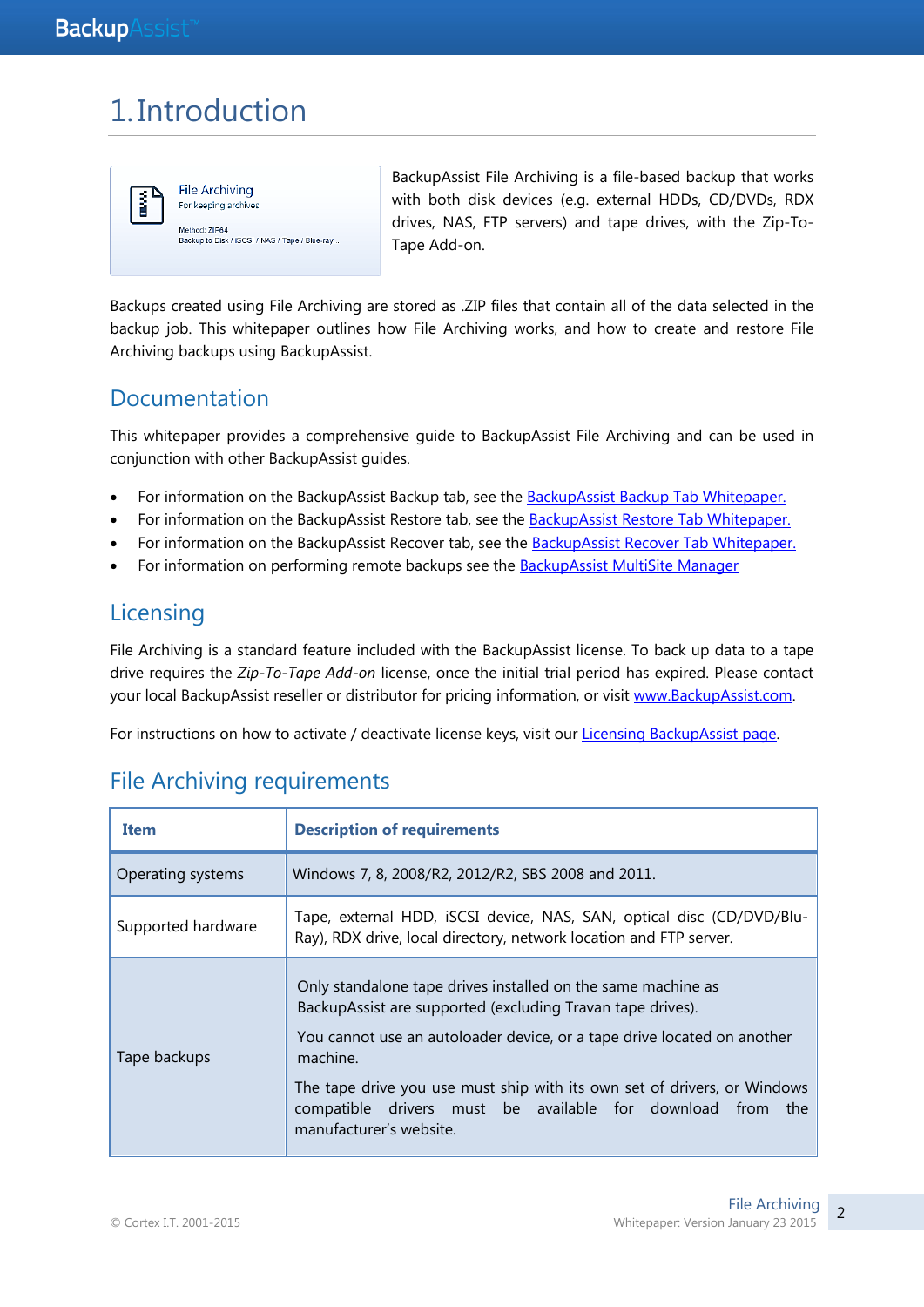## 2. File Archiving product overview

## File Archiving features

The following features are unique to BackupAssist File Archiving and are not available in other thirdparty applications, such as WinZip:

#### **Multi-threaded compression**

On a multi-core or multi-processor computer, BackupAssist uses multiple threads to compress and encrypt files. This significantly reduces the time required to perform a backup.

#### **Volume Shadow Copy Service (VSS) support**

Volume Shadow Copy Service is used by Windows to take a snapshot / copy of the data used by a VSS application so that it can be backed up while the application is running. BackupAssist is VSS-aware so File Archiving backups can detect VSS applications such as Exchange, SQL, Hyper-V and SharePoint.

#### **Full, Differential, Incremental and Copy backups**

Configure your backup jobs to run full, incremental, differential and copy backups. Every time a File Archiving job runs, BackupAssist will check the archive bit of each file selected and take the appropriate action according to the type of backup scheduled. This means you can use inbuilt rotation schemes like "Full plus incremental", or create your own personalized schedules.

#### **NTFS security attributes**

The NTFS security attributes and alternate data streams of directories and files are stored within your File Archive backups. Both will be preserved if you restore your files and directories using the BackupAssist Restore Console.

#### **BackupAssist Restore Console**

BackupAssist comes with its own Restore Console, which helps you restore files and directories from a File Archive backup, including backups to tape. The Restore Console also allows you to search for specific files to restore. You can even select which version of a file to restore if the same file is located in multiple backup sets.

#### **Original paths**

The full original path of selected data is preserved in the File Archive backup.

#### **Intelligent compression**

BackupAssist automatically determines the compression level for each type of file selected for backup. If a file is not compressible (a JPEG file, for example) BackupAssist will simply store it in the archive rather than attempt to compress it first. This reduces the backup time, as BackupAssist only compresses files that actually benefit from compression.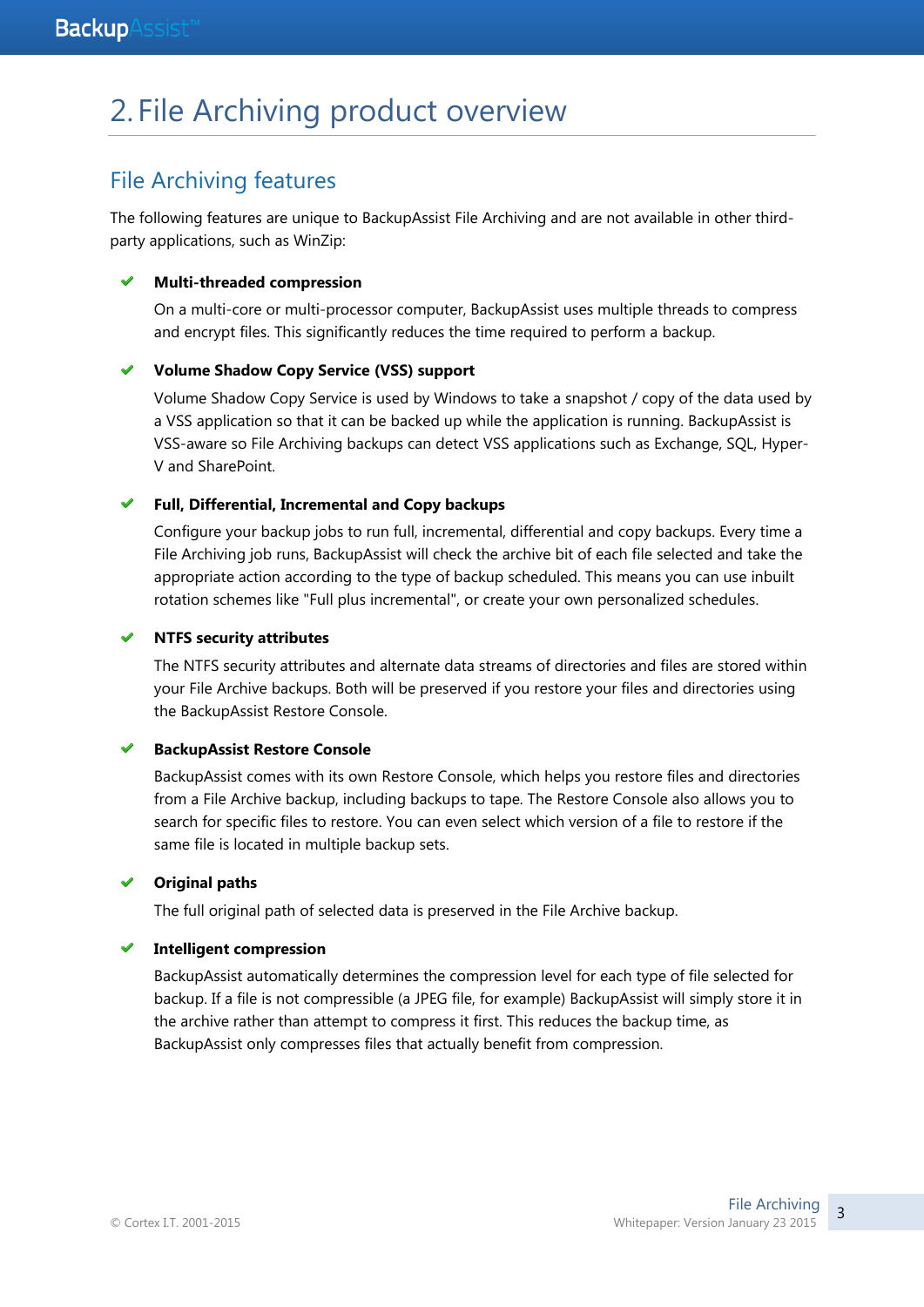## Advantages of BackupAssist File Archiving

#### **Open .ZIP format**

Backups are stored as .ZIP files, an open file compression format supported by all Windows operating systems. Backup data stored in a .ZIP file can be accessed from any Windows machine using the built-in support for ZIP files, or with a third-party software program (if the files are not encrypted).

#### **Real-time software compression**

Data selected for back up is compressed in real time, which saves storage space and means you can store more backups on each backup drive or tape.

#### **AES encryption**

Backups can be protected with a password using 256-bit AES encryption.

#### **Unlimited backup size**

The File Archiving engine compresses backups using the ZIP64 format, so there are no restrictions on the size of an individual backup, or on the number of files that can be stored in a single .ZIP archive. ZIP64 is only supported in the native ZIP feature in Windows 7, 8 and Windows Server 2008/R2, 2012/R2. The BackupAssist Restore Console can access ZIP64 backups on previous version of Windows

## File Archiving limitations

#### **Compression and encryption can compromise backup speed**

If both a high level of compression and the option to encrypt the backup with a password have been selected, the speed of backups may be compromised. If your backups take a long time to complete, try lowering the compression ratio or disabling encryption in the *Zip options* section of the Backup tab"s *Manage* screen.

#### **No support for spanning**

Spanning a File Archiving backup across multiple .ZIP files is not supported. The backup destination you choose for your backups must have enough free space to store the entire backup as a single .ZIP file.

#### **No tape autoloader support**

File Archiving only supports backups to standalone tape drives. The use of autoloaders for a multiple tape backup rotation is not supported.

#### **No remote tape backups**

You cannot use the File Archiving engine to back up to a tape drive located on another machine (i.e. remotely).

#### **Travan tape drives**

BackupAssist does not support Travan tape drives.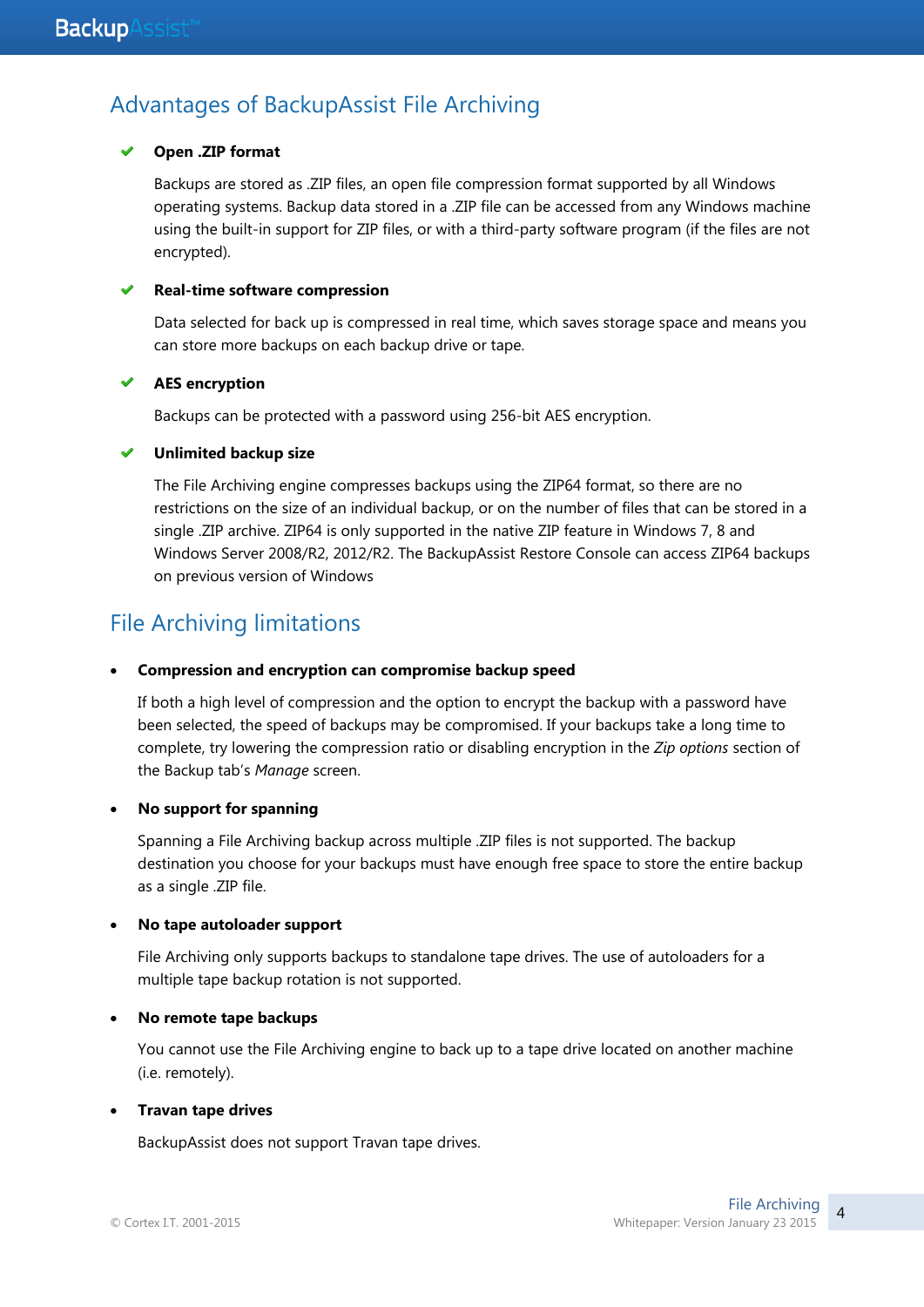## 3.Backup considerations



 Before creating a backup job, it is important to understand what backup and restore options are available. This section provides guidance on some key considerations.

### <span id="page-5-0"></span>Exchange VM Detection

When backing up a Hyper-V guest with an Exchange Server, enter the authentication information for that guest into the **Exchange VM Detection** tab on the **Selection** screen when you create the job. With these credentials, BackupAssist can detect what guests have an Exchange Server, and list the EDB file available for each guest when you perform a restore using the Exchange Granular Restore console.

| <b>Backup</b> |                    |                                                               |                                                                                                                                                                                               |              | $\overline{2}$<br><b>Help</b> |
|---------------|--------------------|---------------------------------------------------------------|-----------------------------------------------------------------------------------------------------------------------------------------------------------------------------------------------|--------------|-------------------------------|
|               | <b>图 Home</b>      | 這<br>┺<br>New<br>Manage                                       | $\sqrt{N}$ Monitor                                                                                                                                                                            | 圚<br>Reports |                               |
|               |                    | <b>File Protection Wizard</b><br>What do you want to back up? |                                                                                                                                                                                               |              |                               |
| Backup        | <b>Selections</b>  | <b>Files and Applications</b>                                 | Exchange VM Detection                                                                                                                                                                         |              | $\overline{?}$                |
|               | Destination media  |                                                               | Authentication account for Hyper-V quests running Exchange                                                                                                                                    |              |                               |
|               | Schedule           |                                                               | If your backup job contains a Hyper-V guest with an Exchange Server, the authentication<br>information for the quest should be entered below. With these credentials, BackupAssist can detect |              |                               |
|               | Set up destination |                                                               | what quests have an Exchange Server, and list the EDB files available for each quest when you<br>perform a restore using the Exchange Granular Restore console.                               |              |                               |
| Restore       | Mail server        | Lisername:                                                    |                                                                                                                                                                                               |              |                               |
|               | Notifications      | Password:                                                     | This password should never expire.                                                                                                                                                            |              |                               |
|               | Prepare media      | Domain:                                                       |                                                                                                                                                                                               | $\vee$       |                               |
|               | Name your backup   |                                                               | Test                                                                                                                                                                                          |              |                               |
| Recover       | Neit steps         |                                                               |                                                                                                                                                                                               |              |                               |

**Figure 1: Selection screen - for an Exchange Server on a Hyper-V guest**

The Exchange VM Detection tab will appear when the Hyper-V role is installed and running on the server. If you are backing up multiple Exchange guests, each one should have the same username and password.

The Hyper-V process is automated but the restore requires both the *Exchange Granular Restore Addon and the Hyper-V Granular Restore Add-on* licenses.

### Restore vs. Recovery

A restore is the process of accessing a backup and restoring it to the original (or a new) location, if your data is lost, corrupted or if you want an earlier version of that data. However, if your computer cannot start itself, you may need to perform a recovery.

A recovery is the process by which a computer is recovered after hardware has been replaced or an operating system failure has occurred, and your computer can no longer start itself. To perform a recovery you need a bootable media to start your computer, and an image backup that the bootable media can use to recover your operating system, data and applications.

For more information on data recovery, see the [Recover tab & RecoverAssist Whitepaper.](http://www.backupassist.com/education/v8/whitepapers/recover_whitepaper.html)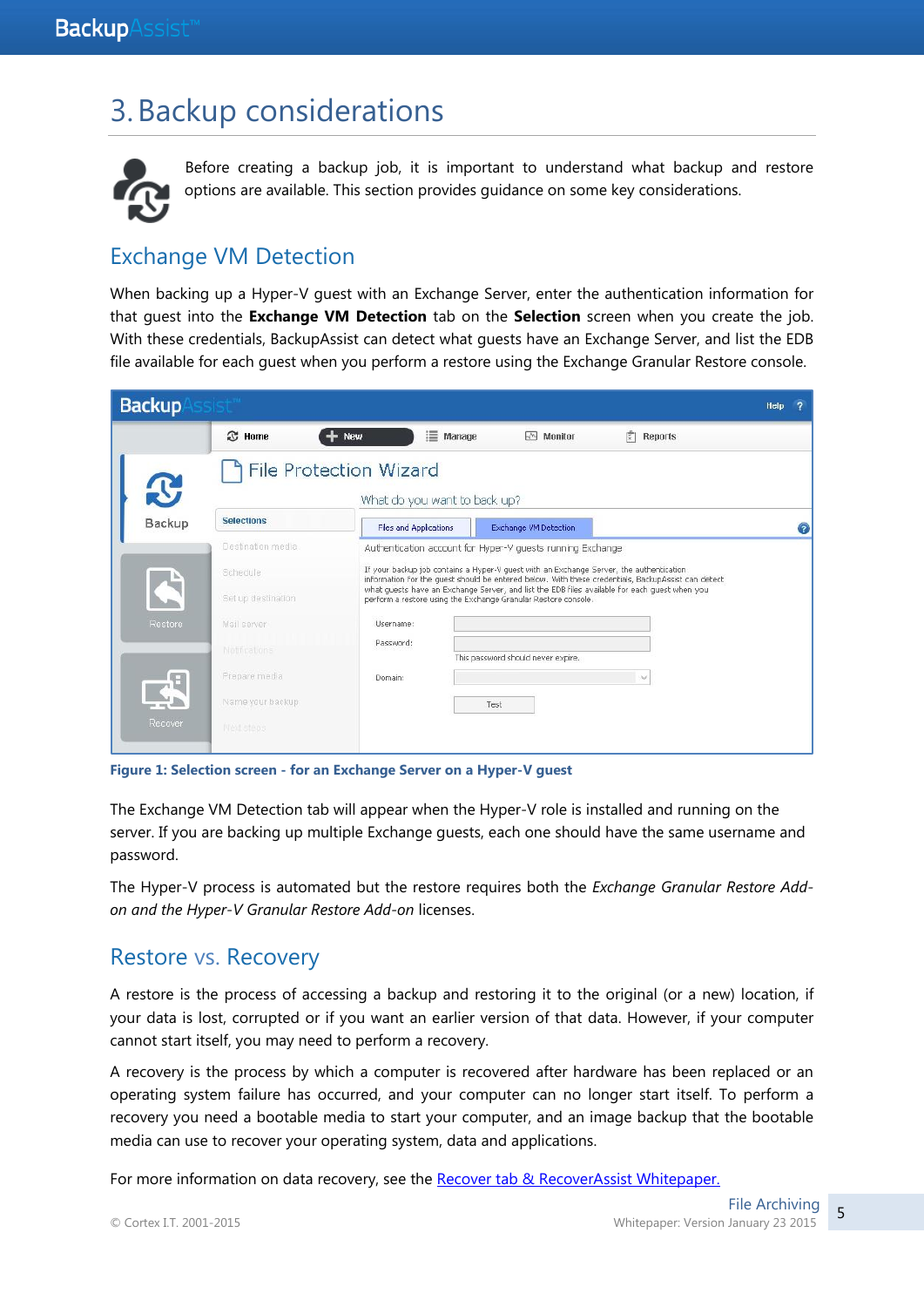## Windows SystemState

#### **Overview**

In previous versions of BackupAssist, Windows SystemState was called System State and it was available during the creation of a backup job. The Windows SystemState option is now selected by editing a backup job after it has been created. There are exceptions, as shown in the table below.

A Windows SystemState backup contains some of the important files, registry values and settings that are used by the Windows operating system. It does NOT back up the operating system itself. This means a Windows SystemState backup can be used to restore the settings your computer had at an earlier point in time, but it will not allow you to recover your computer. A Windows SystemState backup can be helpful if your computer is encountering errors and you want to restore your settings to an earlier point in time, before the errors occurred.

Because Windows SystemState requires a functioning computer, and can only *restore* Windows settings, we recommend that a bare-metal backup is used. A bare-metal backup can restore Windows SystemState data, and it can ALSO be used to perform a *recovery* of your computer, when used with a Windows recovery environment, like RecoverAssist.

#### **Selecting Windows SystemState**

Windows SystemState can be selected after a backup job has been created, if you have enabled the *Windows settings*. The exceptions, considerations and steps required are explained below:

|                                            | <b>File Archiving, File</b><br><b>Protection and System</b><br><b>Protection backup jobs</b> | <b>File Archiving zip-</b><br>to-tape backup jobs | <b>File Protection Rsync</b><br>backup jobs |  |
|--------------------------------------------|----------------------------------------------------------------------------------------------|---------------------------------------------------|---------------------------------------------|--|
| During the creation of a<br>new backup job | <b>NO</b>                                                                                    | <b>NO</b>                                         | <b>NO</b>                                   |  |
| By editing an existing<br>backup job       | YES, if enabled                                                                              | <b>YES</b>                                        | NO                                          |  |

This table shows what backup jobs can include Windows SystemState.

#### **To enable Windows SystemState**:

- 1. Select the BackupAssist *Settings tab*.
- 2. Select *Windows settings***.**
- 3. Tick *Enable v6 compatible Windows SystemState selection***.**
- Backup jobs created in earlier versions of BackupAssist (that included System State) will have the setting enabled by default in BackupAssist v7 and v8.
- Zip-to-tape backup jobs will not need to enable this setting, to select Windows SystemState.

#### **To select Windows SystemState**:

- 1. Select the BackupAssist *Backup tab*, and then select the *Manage* menu.
- 2. Select the *backup job* that you want to modify, and then select *Edit* from the menu.
- 3. Select *Files and applications* from the left pane.
- 4. Select *Windows SystemState* at the top of the data selection pane.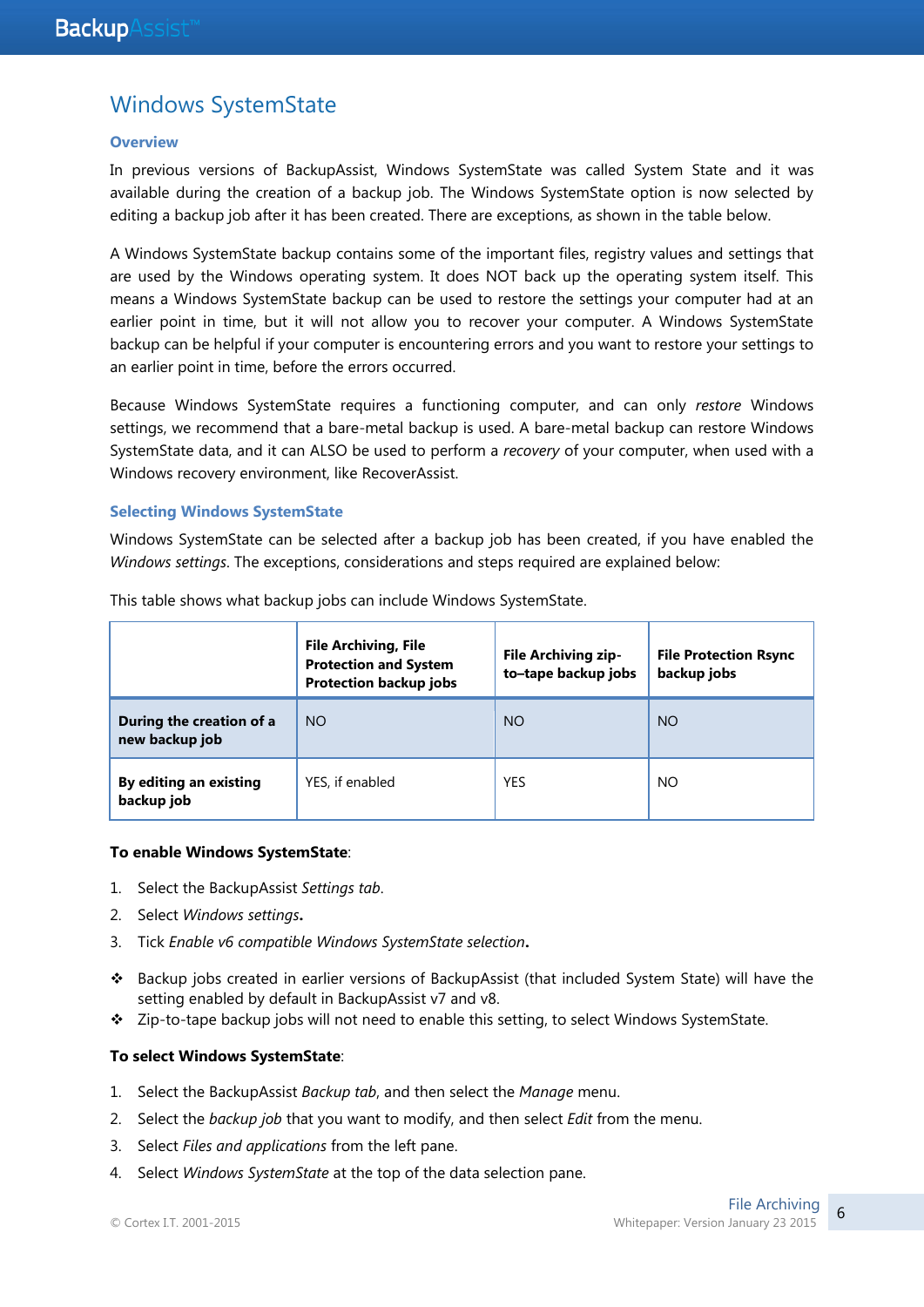## 4.BackupAssist settings



When creating a backup job, there are some global settings that should be configured in BackupAssist. If they are not configured, you will be prompted to complete them during the creation of your first backup. It is recommended that this is done in advance.

<span id="page-7-0"></span>BackupAssist"s settings can be entered and modified using the selections available in the **Settings tab.**  Clicking on the *Settings* tab will display the selections as icons. Four of these are used when creating new a backup job and each one is described below:

## Backup user identity

Backup jobs require an administrator account with read access to the data source, and full read-write access to the backup"s destination. It is recommended that a dedicated backup account is created for this purpose. The account"s details are entered here and your backup jobs will be launched using these credentials. The account"s permissions will be validated both when the backup user identity is entered and when the job is executed. If no account is specified or the account has insufficient permissions, the backup job will fail and note the error in the backup report.

A video explaining the creation of a backup user identity can be found on our, [Videos Webpage.](http://www.backupassist.com/education/videos.html)

### <span id="page-7-1"></span>Email server settings

This menu item is used to enter the details of the SMTP server used by BackupAssist to send email notifications. The SMTP server must be configured if you want to have an email *Notifications* step enabled when you create a backup job.

### Email address list

This menu item is used to define and store the email addresses of potential notification recipients. The list will be used to populate the recipient selection screen when configuring an email notification for a backup job. Any email addresses entered during the creation of a new notification are automatically added to the *Email address list*.

### Network paths

This option allows you to enter access credentials for networks, domains and drives that the default account (specified in the *Backup user identity)* does not have access to. Enter or browse to the location and add it to the *Path list*. The *Edit* option will allow you to enter an authentication account, specifically for that path. When you create a backup job to a remote location, that location will be automatically added here.

Having multiple connections to a resource using the same logon credentials can generate a Windows error, such as the **BA260 NAS error.** It is therefore recommended that you avoid having mapped shares on the computer running BackupAssist that are the same as the paths configured in BackupAssist.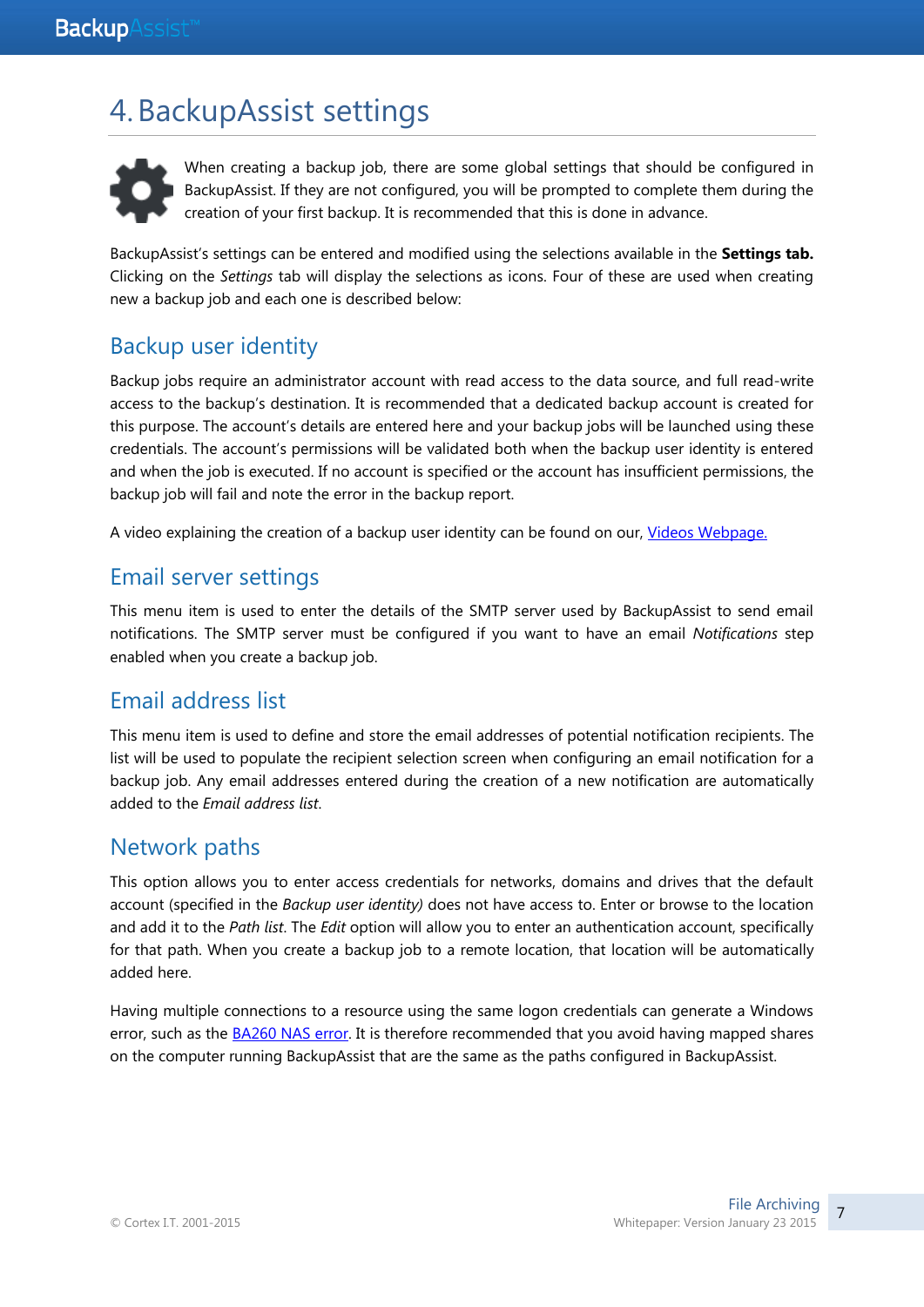## 5.Creating a File Archiving backup



The following instructions describe how to create a backup job using BackupAssist File Archiving.

Launch BackupAssist and follow the steps outlined below:

- 1. Select the **Backup** tab, and click **Create a new backup Job**
- 2. Select **File Archiving:** If this is the first time you have created a backup job, you will be asked to provide a *Backup user identity*. See the section above, [BackupAssist settings,](#page-7-0) for guidance.
- 3. **Selections:** The selections screen is used to select the data and applications that you would like to back up. Any VSS applications detected will be displayed here as application directory containers.

An [Exchange VM Detection](#page-5-0) tab will be available if you are backing up an Exchange VM guest.

Select the volumes, folders, files and applications that you want to back up, and click **Next.**

- 4. **Destination media:** The destination screen is used to select the type of media that you want to back your data up to. This step"s name will change to the media type selected, when you click next.
	- a. **Select a device** for your backup destination.
	- b. **Select an encryption type** if you want to encrypt your backup.
		- ZIP encryption is available for all destinations. It will encrypt and password protect your backup file using 256 bit AES encryption.
		- BitLocker encryption is available for External disk or RDX drive destinations. BitLocker will encrypt the destination media. To learn about BitLocker, see our [BitLocker resource page.](http://www.backupassist.com/education/v8/resources/bitlocker-encryption.html)



**Figure 2: File Archiving backup – Destination media selection screen.**

c. Click **Next.**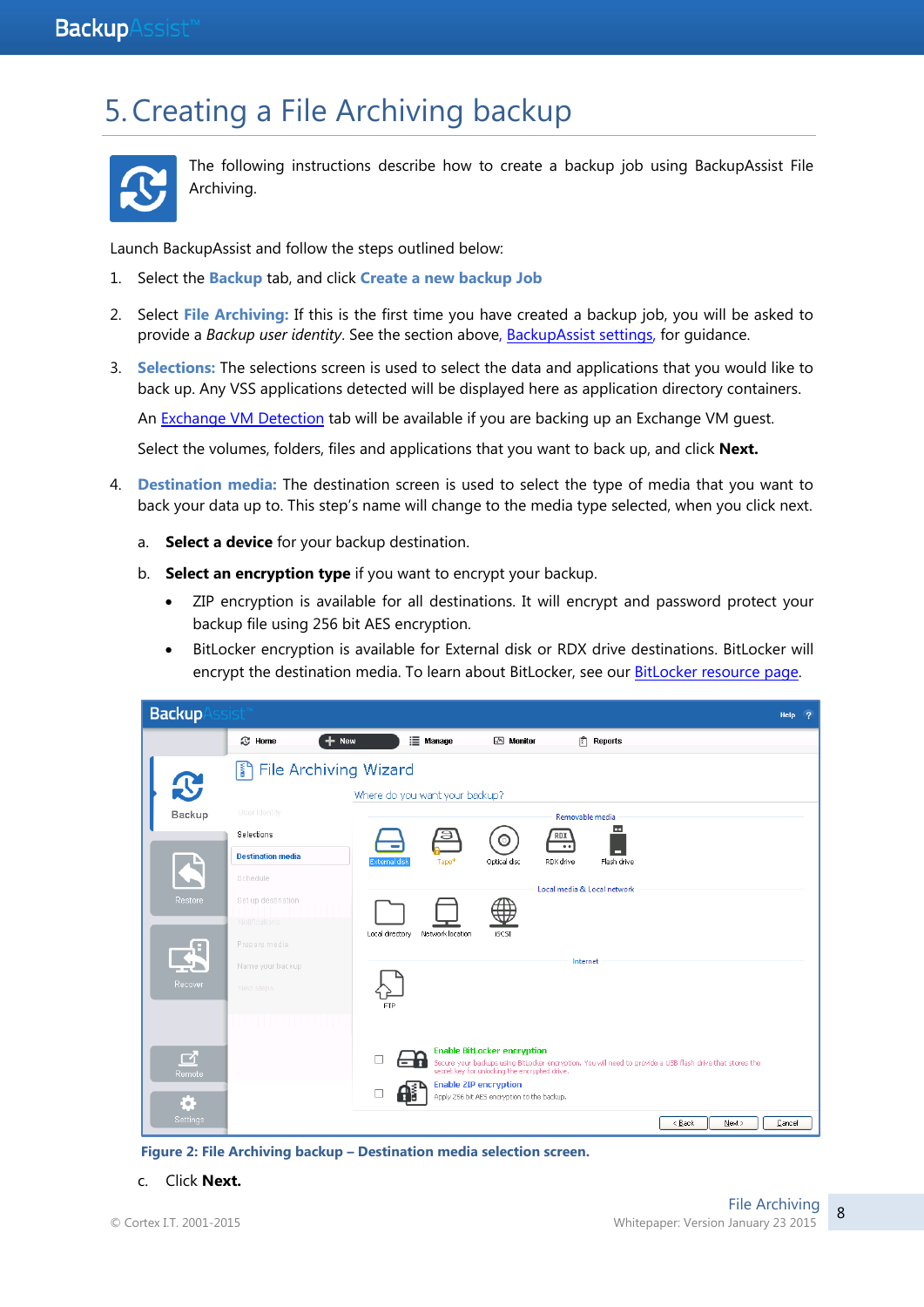- 5. **Schedule:** This screen is used to select when and how you would like the backup job to run, and how long you would like the backup to be retained for. A selection of pre-configured schedules, called schemes, will be displayed. Select a scheme and click **Next**.
	- The schemes available will depend on the type of destination media selected in step 4.
	- Clicking on a scheme will display information about the schedule used.

**Note**: The scheme full plus incremental is only available when backing up to an external hard drive, but you can modify the schedule to force this type of backup, after the backup job has been created.

For detailed information on scheduling options and customizations, see the **Backup tab user quide.** 

6. **Set up destination:** This screen is used to configure the location of the media selected in step 4.

The options presented will change with the type of media selected.

| <b>Backup</b> | sist™<br>$\overline{2}$<br>Help     |                                                                                     |  |  |  |  |
|---------------|-------------------------------------|-------------------------------------------------------------------------------------|--|--|--|--|
|               | <b>&amp;</b> Home<br><b>New</b>     | <b>E</b> Manage<br>Monitor<br>計<br><b>Reports</b>                                   |  |  |  |  |
| $\mathbf{C}$  | File Archiving Wizard               | Tape drive settings                                                                 |  |  |  |  |
| <b>Backup</b> | Selections<br>Tape*                 | Device name:<br>Detect<br>$\blacktriangledown$                                      |  |  |  |  |
| S             | Schedule                            | Allow eject of media after backup<br>$\frac{1}{x}$ kb<br>Block size : 7 Auto detect |  |  |  |  |
| Restore       | Set up destination<br>Notifications | Append backup<br>Automatically append if tape used space is less than<br>50 %       |  |  |  |  |
|               | Prepare media<br>Name your backup   | ZIP encryption:<br>Enter password:<br>Confirm password:                             |  |  |  |  |
| Recover       | Next steps                          | Forgotten passwords are impossible to retrieve.                                     |  |  |  |  |

**Figure 3: File Archiving backup – destination selection**

- If your media is removable, you can set the media to eject after the backup job has finished.
- If you selected ZIP or BitLocker encryption, enter a password and any requested encryption information into the fields provided.

Note: It is important that you keep a copy of your password in a safe place, as we cannot retrieve passwords if they are lost or forgotten.

**For Tape drives:** If you are configuring a tape drive, the following selections are available:

- a. Select the **Device name** of your tape drive from the drop-down menu.
	- If your tape drive is not listed in the drop-down menu, click **Detect.**
	- If the drive is not detected make sure you have installed the default Windows drivers for your device and try again.
- b. Select **Allow eject of media after backup** if you want BackupAssist to automatically eject your tape media after each backup has been completed. This will make sure the data on the tape is not overwritten the next time a backup runs.
- c. **Block size** should only be used to specify a manual block size if your tape backups are failing.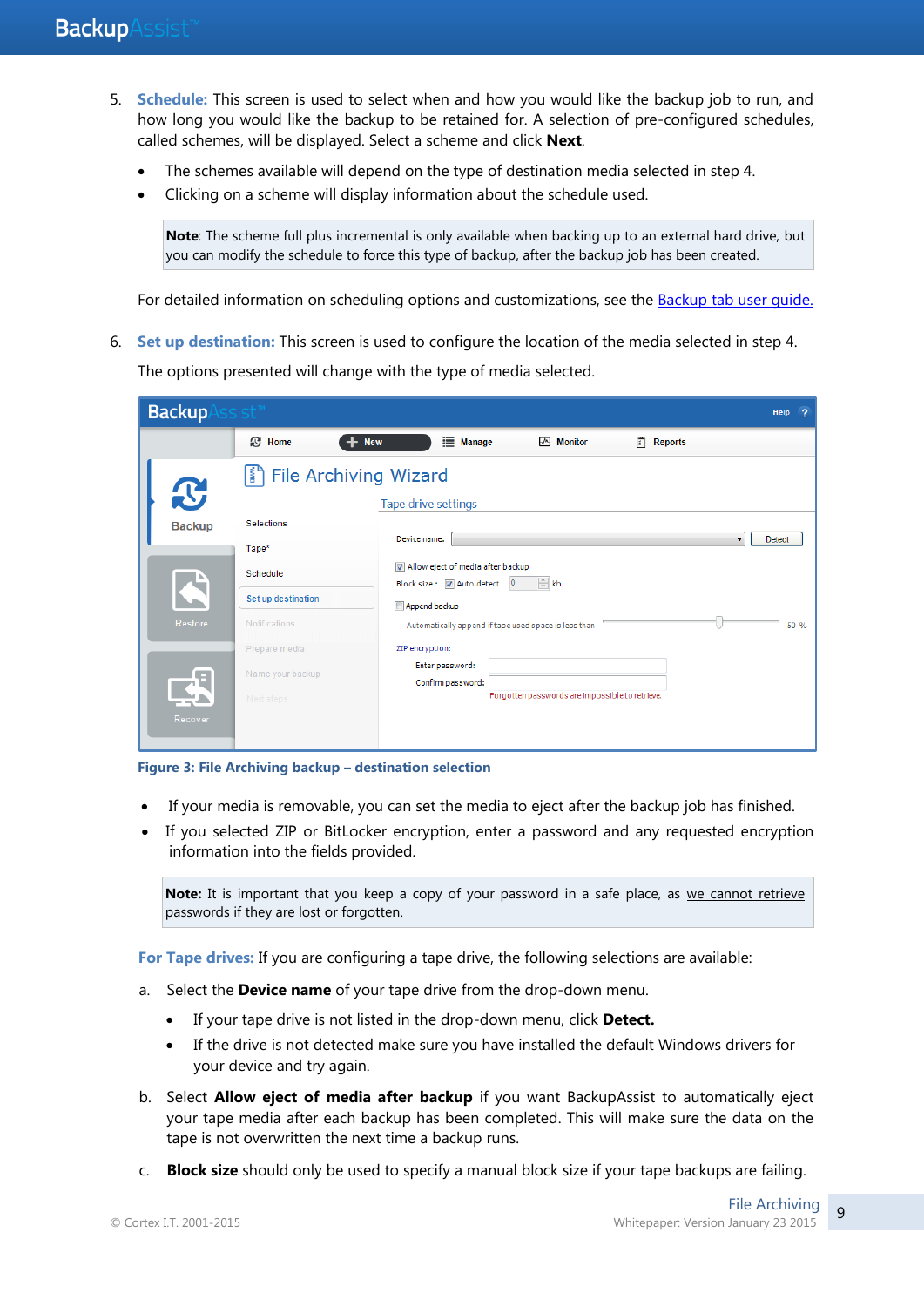d. **Append backup** can be checked if you want subsequent backups to be added to the existing backups on the inserted tape.

If *Append backup* is disabled, BackupAssist will overwrite all existing data on the tape each time a backup is run. You should only enable append if you believe your tape has enough space to accommodate at least two full backups or if you have scheduled either differential or incremental backups.

e. A **ZIP encryption** option will be available if you selected *Enable ZIP encryption* during the *Destination media* step. Add a password if you want to use backup encryption. Once encrypted, a password is required to restore your data.

Note: It is important that you keep a copy of your password in a safe place, as we cannot retrieve passwords if they are lost or forgotten.

If you have more than one tape drive installed and want to back up to multiple drives, you will need to create a separate backup job for each drive

7. **Notifications**: Once a backup job has completed, BackupAssist can send an email to inform selected recipients of the result. This email notification can be enabled during the creation of a backup job, if the mail server has been configured.

To enable email notifications:

- a. Select, **Add an email report notification.**
- b. Enter recipients into the **Send reports to this email address** field.
- c. Enter recipients into the **Also send reports to this email address** field. You can then select the condition under which the email should be sent, using the drop-down box.

After the backup job has been created, you can modify the notifications by adding and removing recipients, setting additional notification conditions and including print and file notification types.

To learn more about notification options, see the **BackupAssist Backup tab whitepaper.** 

| <b>Backup</b>      |                                  | Help                                                                                                                                                                       |  |  |  |  |
|--------------------|----------------------------------|----------------------------------------------------------------------------------------------------------------------------------------------------------------------------|--|--|--|--|
|                    | <b>C</b> Home                    | <b>E</b> Manage<br>E.<br>$M$ Monitor<br><b>New</b><br><b>Reports</b>                                                                                                       |  |  |  |  |
| $\mathbf{C}$       | File Archiving Wizard            | Do you want to receive notifications from BackupAssist?                                                                                                                    |  |  |  |  |
| <b>Backup</b>      | <b>Selections</b>                | You can enable backup reports and media reminder notifications by making a selection and entering the email address of the<br>intended recipient.                          |  |  |  |  |
|                    | <b>External disk</b><br>Schedule | Add an email report notification<br>$\overline{\mathbf{v}}$<br>The report notification will let you know whether the job was successful.                                   |  |  |  |  |
| Set up destination |                                  | Send reports to this email address:                                                                                                                                        |  |  |  |  |
| Restore            | <b>Notifications</b>             | name <email@domain.com><br/><math>\checkmark</math><br/>Also send reports to this email address:</email@domain.com>                                                        |  |  |  |  |
|                    | Prepare media                    | name <email@domain.com><br/><math>\blacktriangleright</math> Errors only</email@domain.com>                                                                                |  |  |  |  |
| Ź.                 | Name your backup                 | Add an email reminder notification<br>$\overline{\mathbf{v}}$                                                                                                              |  |  |  |  |
| Recover            | Next steps                       | The reminder notification will let you know when the media has to be changed.<br>Send reminders to this email address:<br>name <email@domain.com><br/>۰</email@domain.com> |  |  |  |  |

**Figure 4: File Archiving backup – Notifications**

To send email notifications, you will need to configure an SMTP mail server for BackupAssist. See the [BackupAssist settings section](#page-7-1) to learn more or the [Backup tab user guide](http://www.backupassist.com/downloads/v8/backup_tab_userguide.pdf) for instructions.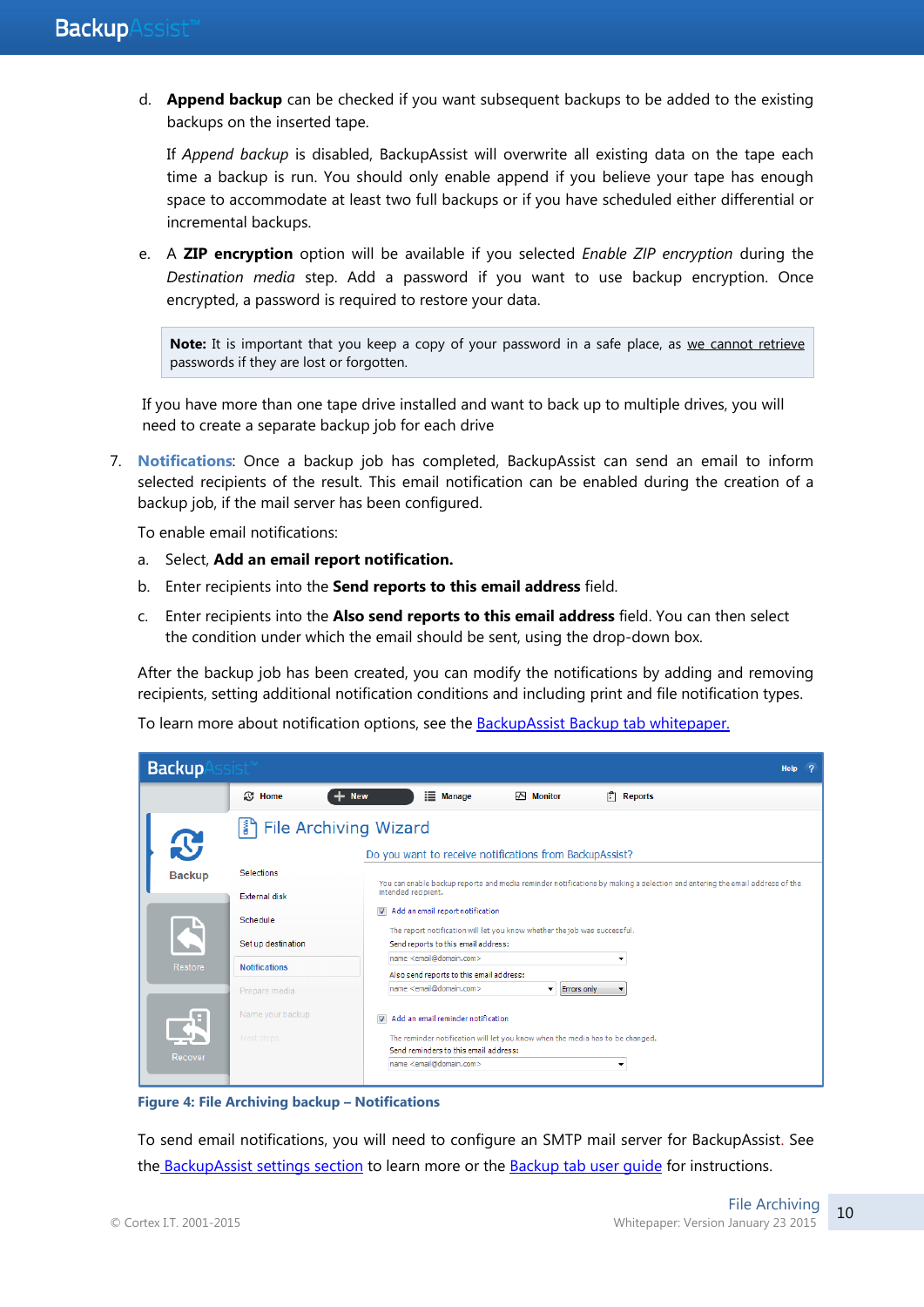8. **Prepare media:** If you selected a portable media as your backup destination (such as an external HDD, a RDX drive or a tape drive) you will be given the option to prepare the media for BackupAssist. BackupAssist will write a label onto the media so that it can recognise what media has been attached, and determine if it is the correct media for your backup schedule.

To enable media detection:

- a. Select, **Let BackupAssist keep track of your media.**
- b. Select what you would like BackupAssist to do, *if the wrong media is inserted*.
- c. Select what you would like BackupAssist to do, *if new or unrecognized media is inserted*.

BackupAssist will display all removable media that is currently attached, along with a text field and drive designation drop-down box, which can be used to provide a label for the media.

To prepare your media:

- a. Enter the name and drive designation to be used for each media device listed.
- b. Select **Prepare** for each media device listed.

BackupAssist will write the label to the media so it can recognize the media and ensure that it is used on the correct day. For example, if you put an RDX drive in on Tuesday but it was labeled Wednesday, BackupAssist will warn you that the incorrect media has been detected.

If you are using BitLocker, refer to the **BitLocker resource page** for disk preparation guidance.

| <b>Backup</b> | $\overline{2}$<br>Help          |                                                                                                                                                                                                        |                                     |                                      |                           |
|---------------|---------------------------------|--------------------------------------------------------------------------------------------------------------------------------------------------------------------------------------------------------|-------------------------------------|--------------------------------------|---------------------------|
|               | $+$ New<br><b><i>C</i></b> Home | $\equiv$ Manage                                                                                                                                                                                        | Monitor                             | $\left  \widehat{x} \right $ Reports |                           |
| $\mathbf{C}$  | File Archiving Wizard           | Prepare your backup media                                                                                                                                                                              |                                     |                                      |                           |
| <b>Backup</b> | Selections                      | To ensure that your media rotation strategy is followed, we recommend that you prepare and label your                                                                                                  |                                     |                                      |                           |
|               | <b>External disk</b>            | backup media. This allows BackupAssist to take action if wrong, or unrecognized media is detected.                                                                                                     |                                     |                                      |                           |
|               | Schedule                        | Each media can be prepared individually below. Any unavailable media can be prepared later.                                                                                                            |                                     |                                      |                           |
|               | Set up destination              | V Let BackupAssist keep track of your media<br>BackupAssist will check the media before each backup and take the following action:                                                                     |                                     |                                      |                           |
| Restore       | <b>Notifications</b>            | If the wrong media is inserted:                                                                                                                                                                        | Back up anyway and warn user        |                                      |                           |
|               | Prepare media                   | If new or unrecognized media is<br>inserted:                                                                                                                                                           | Back up anyway and warn user        | ۰                                    |                           |
|               | Name your backup                | Preparation writes an identifying label to each media.<br>Insert or connect each media item included in your current scheme and prepare it separately.<br>New hardware will be automatically detected. |                                     |                                      |                           |
| Recover       | Next steps                      | Elect media after preparation                                                                                                                                                                          |                                     |                                      | Scan for hardware changes |
|               |                                 | $\ominus$<br>Month 1                                                                                                                                                                                   | Prepare<br>$\blacktriangledown$     |                                      |                           |
|               |                                 | Month 2<br>⊟                                                                                                                                                                                           | Prepare<br>$\blacktriangledown$     |                                      |                           |
|               |                                 | Week 1<br>⊟                                                                                                                                                                                            | Prepare<br>۰                        |                                      |                           |
|               |                                 | Week 2<br>⊟                                                                                                                                                                                            | Prepare<br>$\blacktriangledown$     |                                      |                           |
|               |                                 | Daily 1<br>$\ominus$                                                                                                                                                                                   | Prepare<br>$\overline{\phantom{0}}$ |                                      |                           |
|               |                                 | Daily 2<br>$\triangle$                                                                                                                                                                                 | Prepare<br>▼                        |                                      |                           |

**Figure 5: File Archiving backup – Prepare media**

9. **Name your backup:** Provide a name for your backup job, and click **Finish**.

#### **The File Archive Backup job has now been created.**

**Important:** Once a **backup job** has been created, it should be reviewed and run using the *Manage* menu. This menu provides additional options to configure your backup. See the section, [File Archiving](#page-14-0) [backup management,](#page-14-0) for more information.

**Important**: Once the *backup* has been created, it should be checked. You can check the backup by performing a manual test restore, or using the [Backup Verification feature.](http://www.backupassist.com/education/v8/resources/backup-verification.html) A manual restore is the only way to fully test a backup, and regular manual restores should be part of your backup solution.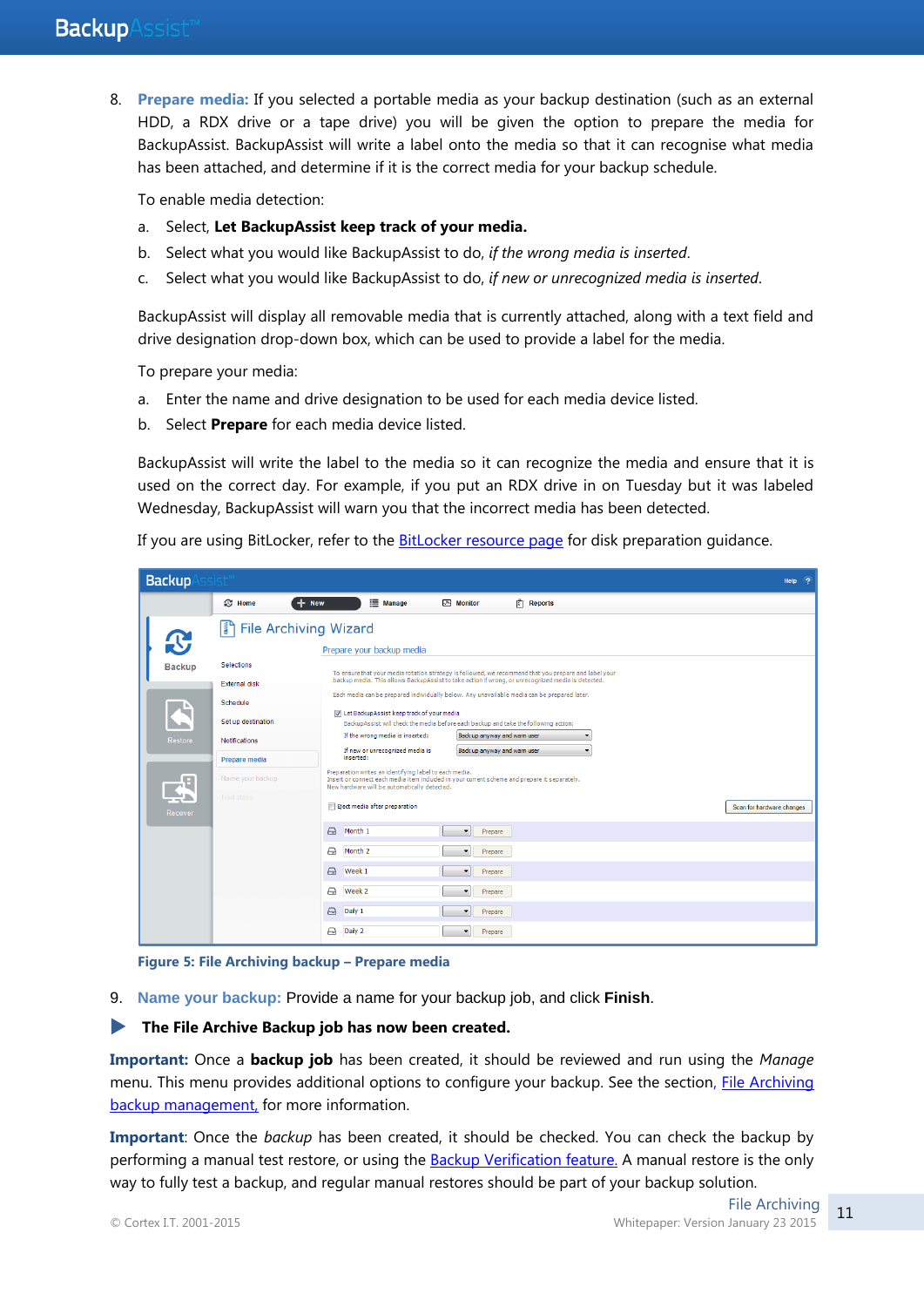## 6.Restoring from a File Archiving backup



This section provides instructions on how to restore data that was backed up using BackupAssist File Archiving.

To restore data from a **File Archiving** backup, start BackupAssist and follow these steps:

#### 1. Select the **Restore tab**

The *Restore tab* has a *Home page* and a *Tools menu*. The *Home page* is the default screen and the recommended starting point for performing a restore. The *Tools menu* should only be used by experienced administrators or users being assisted by technical support.

- 2. From the **Home page**, select the type of restore you want to perform.
	- *Files and folders* will display all data backups and all VSS application backups.
	- *Applications* will display backups that contain VSS applications, and exclude data only backups.
	- *Exchange*, *SQL* or *Hyper-V*, will display all backups that contain the selected application. Selecting an application type will display application specific restore tools (e.g. Hyper-V Granular Restore and SQL Restore) as well as the Restore Console.
- 3. Once you have selected the type of restore you want to perform, the *Home page* will display all catalogued backups that match your selection. The backups displayed will be for active backup jobs, and grouped by the source data"s location and the restore tool that can be used.
	- If a backup can be used by two restore tools, it will appear in two groupings.
	- If a backup contains data from multiple locations, it will appear in a grouping for each location.

If your backup included both data and VSS applications, both will be available to restore once the backup has been loaded in step 4, regardless of the restore type selected.

#### Select the **Restore Console.**

| <b>Backup</b>  | sist™                                          |                |            |            |   |                        | Help | $\overline{2}$ |
|----------------|------------------------------------------------|----------------|------------|------------|---|------------------------|------|----------------|
|                | $\mathbb{R}$<br>$\mathbb{X}$ Tools<br>Home     |                |            |            |   |                        |      |                |
| $\mathbf G$    | Restore ▶ Files & Folders                      |                |            |            |   |                        |      | ▲              |
|                | D<br><b>Files on recovery</b><br>$1$ backup(s) |                |            |            | G | Restore Console        |      |                |
| <b>Backup</b>  | Files on work<br>13 backup(s)<br>◢             |                |            |            |   |                        |      |                |
|                | Job                                            | <b>Backups</b> | Earliest   | Latests    | G | <b>Restore Console</b> |      |                |
|                | Archive to Tape                                | 13             | 22/01/2013 | 7/02/2013  |   |                        |      |                |
| <b>Restore</b> | Files on C:<br>44 backup(s)                    |                |            |            |   |                        |      |                |
|                | Job                                            | <b>Backups</b> | Earliest   | Latests    | G | Restore Console        |      | ≡              |
|                | New File Protection for System State           | 1              | 13/02/2013 | 13/02/2013 |   |                        |      |                |
|                | SQL File Archiving                             | 4              | 8/02/2013  | 13/02/2013 |   |                        |      |                |
|                | n.<br>Daily Backup - Main office               | 3              | 11/02/2013 | 13/02/2013 |   |                        |      |                |
| Recover        | File Protection - To Rsync host                | 1              | 13/02/2013 | 13/02/2013 |   |                        |      |                |
|                | File Archiving - Local Directory               | 4              | 30/11/2012 | 11/02/2013 |   |                        |      |                |
|                | SQL File Protection                            | 1              | 8/02/2013  | 8/02/2013  |   |                        |      |                |

**Figure 6: BackupAssist Home page – selection results**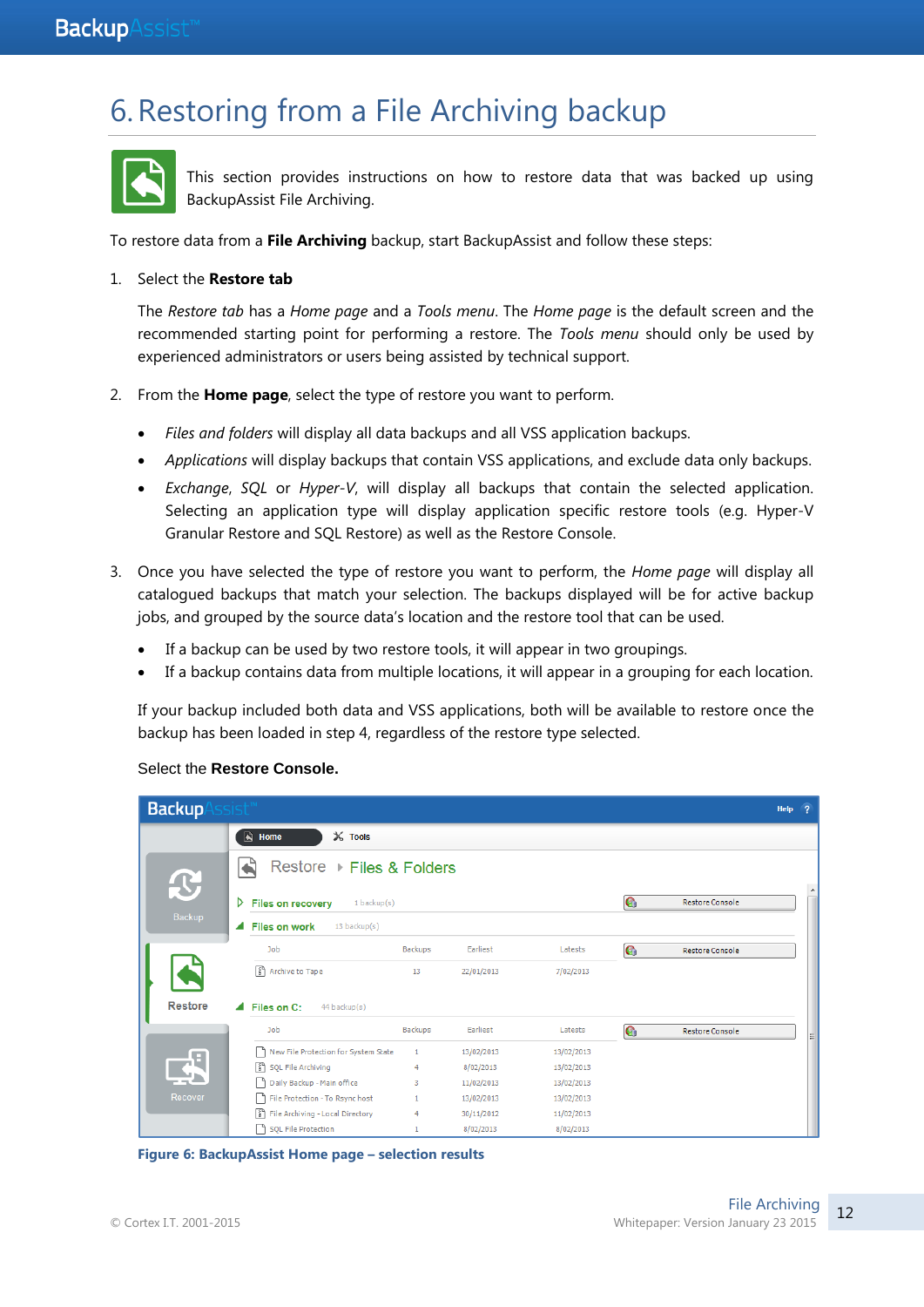#### 4. **Restore Console – backup and data selection**

The BackupAssist *Restore Console* will open and load all of the backups that were listed on the *Home page*. The next step is to locate the data you want to restore, from the loaded backups.

The Restore Console provides two tools to locate your data:

- The **Browse** tab. Select this tab if you know the backup and date you wish to restore from, or if you need to restore an entire backup set.
	- a. Use the drop-down menu to choose the backup that you want to restore from.
	- b. Use the calendar to select the date you want to restore from.
	- c. Use the middle panes to expand the backup set.
	- d. Select the data to restore.
	- e. Click **Restore to** at the bottom right of the window.
- The **Search** tab. Select this tab to search all of the loaded backups for the data you want to restore. You can display data filtered by name, date, size and type, for all backups. The results can be compared (e.g. the dates of two files) to identify the correct data selection.
	- a. Enter your search term (The search accepts wild card searches, such as *\*.log* or *\*.doc*).
	- b. Select a filter/s if required.
	- c. Click the *Search* button.
	- d. Select the data to restore.
	- e. Click **Restore to** at the bottom right of the window.

| <b>BackupAssist Restore Console</b>                                                                                                                                                                   |                                                                                                                                                                                                                                                                                                                                                                                                                           | <b>Backup</b>     |
|-------------------------------------------------------------------------------------------------------------------------------------------------------------------------------------------------------|---------------------------------------------------------------------------------------------------------------------------------------------------------------------------------------------------------------------------------------------------------------------------------------------------------------------------------------------------------------------------------------------------------------------------|-------------------|
| Clear Coad backups 44 backups loaded (X) Clear                                                                                                                                                        |                                                                                                                                                                                                                                                                                                                                                                                                                           | <sup>O</sup> Help |
| <b>Browse R</b> File search                                                                                                                                                                           |                                                                                                                                                                                                                                                                                                                                                                                                                           |                   |
| Select a backup to browse:                                                                                                                                                                            | Contents of File Archiving - Local Directory - 30/11/2012 10:00:<br>Folder details                                                                                                                                                                                                                                                                                                                                        |                   |
| File Archiving - Local Directory<br>▼<br>November 2012<br>$\blacktriangleleft$<br>Mon Tue Wed Thu Fri Sat Sun<br>30 <sub>1</sub><br><b>Backup details</b><br>File Archiving - Local Directory<br>Job: | $\Box$ OS (C:)<br>Name<br>Type<br><b>Data to backup</b><br>$\nabla$ $\rho$ PDF<br><b>BackupAssist - Restore</b><br><b>E</b> Templates<br><b>Load backups</b><br><b>Backup</b><br>sist'<br>Select backups to restore<br>Load all known backups<br>€<br>$5\div$<br>£<br>Load known backups - last:<br>國<br>Load backups from tape<br>£<br>Browse for backups<br>$^{\circledR}$<br>Clear loaded backups<br>44 backups loaded | <b>Size</b>       |
| 30/11/2012 10:00 PM<br>Date:<br>Media: Fridav                                                                                                                                                         | OK                                                                                                                                                                                                                                                                                                                                                                                                                        |                   |
| Original location:<br>C:\Backups\File Archiving - Local directory\                                                                                                                                    | m.<br>$\overline{a}$                                                                                                                                                                                                                                                                                                                                                                                                      |                   |
| List backed up files                                                                                                                                                                                  |                                                                                                                                                                                                                                                                                                                                                                                                                           | Restore to        |

**Figure 7: BackupAssist Restore Console – backup and data selection**

If you wish to load backups for deleted backup jobs and for other backup groupings on the Home page, select *Load backups* and then *Load all known backups*.

For more information about data selection, refer to the [Restore tab whitepaper.](http://www.backupassist.com/education/v8/whitepapers/restore_whitepaper.html)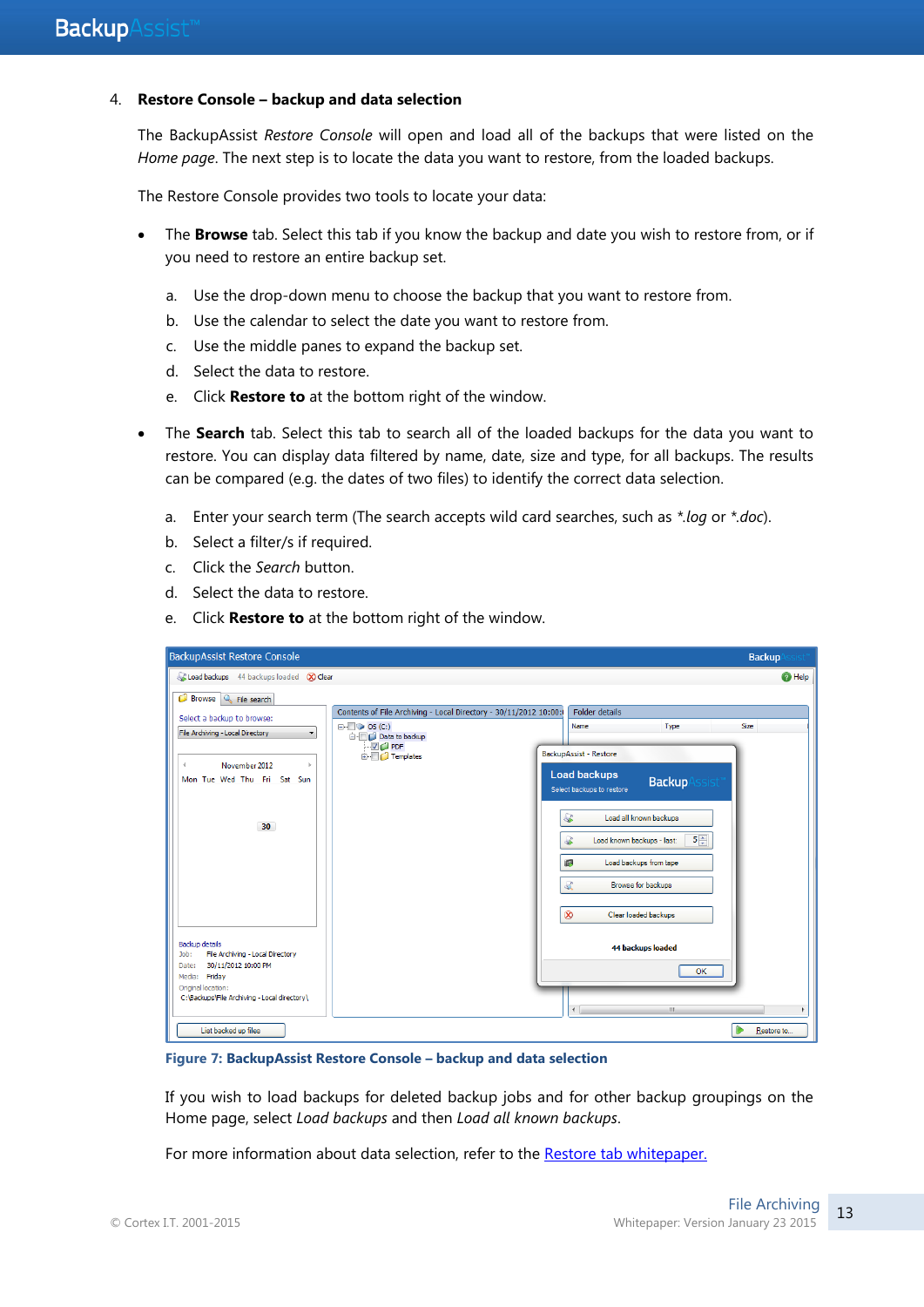#### 5. **Restore Console – backup destination selection.**

When you select *Restore to,* a window will open showing the *Backup location,* the *Restore to* destination and the *Restore options*.

| You are about to restore the following files and applications                                                                                                                                  | <b>Backup</b>                                                                    |
|------------------------------------------------------------------------------------------------------------------------------------------------------------------------------------------------|----------------------------------------------------------------------------------|
| From backup location                                                                                                                                                                           | Progress                                                                         |
| C: \Daily backups\Friday\C\Data to backup\graphics<br>C:\Daily backups\Friday\C\Data to backup\C\Data to backup\Templates<br>C:\Daily backups\Friday\C\Data to backup\PDF\old\SOURCE DOCUMENTS |                                                                                  |
| Backup location:<br>Restore to: Original location:<br>An alternate backup location<br>The original backup location<br>An alternate backup location                                             | Restore options:<br>Overwrite existing files<br>Restore NTFS security attributes |
| Create a log file listing all processed files<br>V Queue all backup jobs when a restore is running                                                                                             | Restore<br>Cancel                                                                |

**Figure 8: BackupAssist Restore Console – restore destination**

- a. Review **Backup location:** Change the selection if the backup was moved after it was created.
- b. Review **Restore to:** Leave the *Original location* selected or chose an *Alternative path*. Restoring to an alternate location will use a minimal path. For example, restoring a single file to an alternate location will copy the file to the location without re-creating the original folder structure.
- c. Review the **Restore options:**
	- Select *Overwrite all existing files*, *Do not overwrite existing files* or *Only overwrite older files*.
	- The option, *Restore NTFS security attributes* will be selected by default.
- d. Selecting *Create a log file listing all processed files*, will create a file that lists the success or failure of each file. The log is opened by selecting the log file"s link in the backup report.
- e. *Queue all backup jobs when a restore is running*, is selected by default.
- f. Click the **Restore** button to restore your data.

If BackupAssist cannot access the backup location you will be prompted to either connect the appropriate media or specify an alternate location where the backup can be found.

The restore will run from the destination window and a **Report** link will appear once the restore has finished.

g. Select **Done**.

#### **Your File Archive restore has now been completed.**

**Important:** The Restore Console can restore encrypted files, but you will need to supply the password. It is important that you keep a copy of your password in a safe place, as we cannot assist you with opening password encrypted files if your password is lost or forgotten.

**Helpful hint:** These instructions explain how to restore data using the *BackupAssist Restore console*. If you do not have BackupAssist installed and need to restore a *File Archive* backup, you can browse to the location of your backup using Windows Explorer and copy the required files to any location, as long as the files are not encrypted.

<span id="page-14-0"></span>**Helpful hint:** If you are having problems performing a restore from a tape media, you can attempt to perform the restore using the **Retrieve Backup from Tape** tool, under the **Tools menu**. This tool will directly access the tape media, unlike the Restore Console which loads all backups. The *Retrieve Backup from Tape* tool will restore the entire contents of the tape. It cannot restore individual items.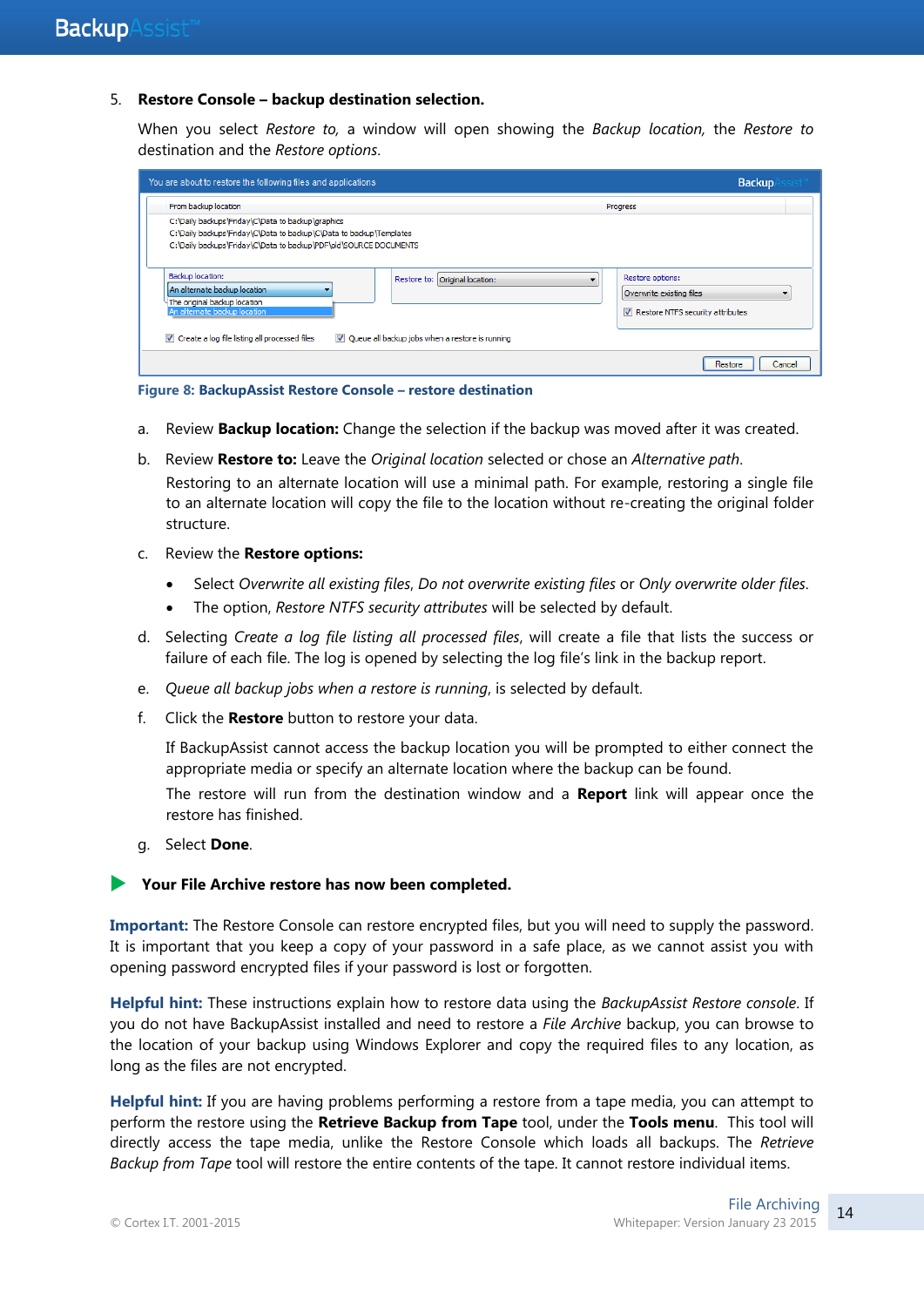## 7. File Archiving backup management



Once you have created a backup job, you can modify the settings and access advanced configuration options using the *Manage* menu.

To access the backup management screen:

- 1. Select the BackupAssist, **Backup tab.**
- 2. Select **Manage** from the top menu. A list of all backup jobs will be displayed.
- 3. Select the backup job you want to modify, and select **Edit.**
- 4. Select the required configuration item on the left. Key configurations are described below.

To learn more about the backup management options, see the **Backup tab whitepaper.** 

## Manually running a backup job

All new and modified backup jobs should be manually run to ensure they work as intended.

- 1. Select the backup job, and select *Run.*
- *2.* You will be prompted to *Rerun a past backup* or to *Run a future backup now.*
- 3. When the backup job starts, the screen will change to the *Monitor* view.
- 4. Once the backup has been completed, select the *Report* button and review the results.

## **Scheduling**

Selecting *Scheduling* will display the **Scheduling options.** You can use this screen to change the default time and days of your scheme"s daily backups. If you selected a scheme with archive backups (e.g. weekly, monthly), you can specify when each archive backup will run. The current scheme is shown, along with two pop-up menus: *Select a new schedule* and *Customize schedule*.

**Select a new Schedule:** This will display the pre-configured backup schemes that you chose from during the creation of your backup job. The selections available will depend on the type of destination media you have selected. You can select a different scheme using this option.

**Customize schedule:** This selection can be used to modify each backup within your current schedule. The default *Method* is a *Full* backup, but you can also select *Incremental*, *Differential* and *Copy*.

- **Full** means all data selected is backed up and each file is marked as having been backed up (the archive bit is cleared). To restore all your data you only need the most recent *Full* backup.
- **Differential** means only data that has changed since the last full backup is copied to the backup device. Files are not marked as having been backed up. You will require the last *Full* backup as well as the last *Differential* backup to restore your data.
- **Incremental** means only data that has changed since the last backup is copied to the backup device. Files are marked as having been backed up. You will require the last *Full* backup as well as the all *Incremental* backups since the last *full* backup to perform a complete restore.
- **Copy** is the same as a *Full* backup except that files are not marked as having been backed up. Copy backups are useful if you have multiple jobs and need to back up certain files between *Full* and *Incremental* backup runs.

For additional information on *Methods* and *Scheduling*, please refer to the [Backup tab whitepaper.](http://www.backupassist.com/education/v8/whitepapers/backup_whitepaper.html)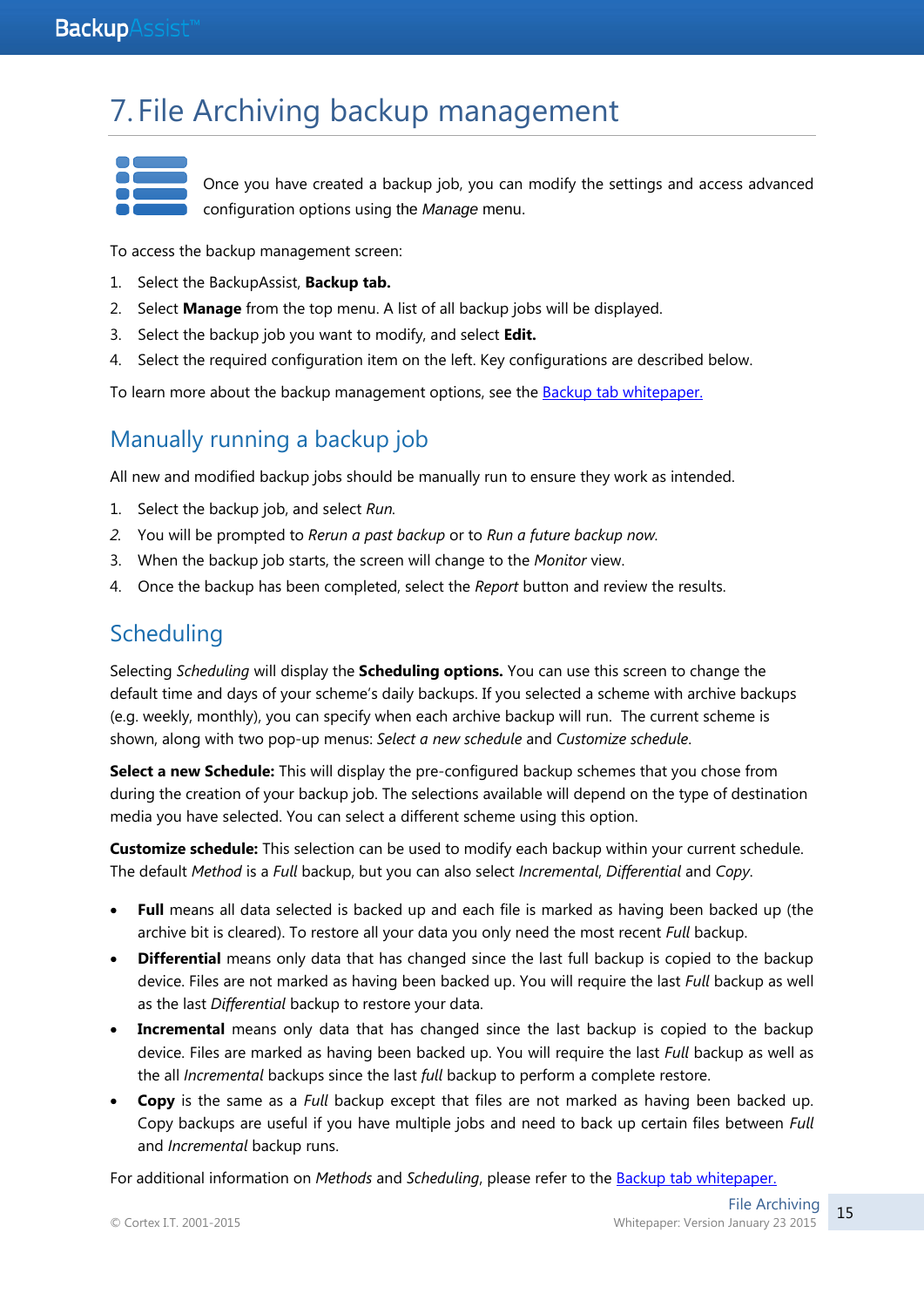## Zip options

This menu can be used to enable and configure specific archiving options including compression, encryption, compression / encryption threads and NTFS security attributes.

| <b>Backup</b>   |                                         | Help                                                                                                                                                                                                                                                                                                    |
|-----------------|-----------------------------------------|---------------------------------------------------------------------------------------------------------------------------------------------------------------------------------------------------------------------------------------------------------------------------------------------------------|
|                 | <b>&amp;</b> Home                       | $+$ New<br>$\equiv$ Manage<br>Monitor<br>$\left  \vec{x} \right $ Reports                                                                                                                                                                                                                               |
| ≔               |                                         | Manage backup jobs > File Archiving - File Server backup                                                                                                                                                                                                                                                |
| <b>J</b>        | <b>m</b> Delete<br>$\triangleright$ Run | Add desktop shortart                                                                                                                                                                                                                                                                                    |
| <b>Backup</b>   | Overview                                | $\bullet$<br>▲ Zip engine options                                                                                                                                                                                                                                                                       |
|                 | Destination                             | Set compression ratio                                                                                                                                                                                                                                                                                   |
|                 | Scheduling                              | Adjust how much time to spend compressing your backup. Slower compression allows for a smaller backup, while faster compression will result in a<br>larger backup.                                                                                                                                      |
|                 | Calendar                                | Compressionratio:<br>No compression<br>Mostcompression<br>(stored)                                                                                                                                                                                                                                      |
| Restore         | <b>Files and applications</b>           | <b>Fast compression</b>                                                                                                                                                                                                                                                                                 |
|                 | <b>Notifications</b>                    | ZIP encryption:                                                                                                                                                                                                                                                                                         |
|                 | <b>Scripts</b>                          | <b>Encrypt the backup</b>                                                                                                                                                                                                                                                                               |
|                 | Open files                              | Enter password:                                                                                                                                                                                                                                                                                         |
|                 | <b>Zip options</b>                      | Confirm password:<br>Forgotten passwords are impossible to retrieve.                                                                                                                                                                                                                                    |
| <b>Recover</b>  |                                         | Specify the number of compression/encryption threads                                                                                                                                                                                                                                                    |
|                 |                                         | Set a lower limit to free up processors for other tasks during the backup. The default number of compression/encryption threads equals to a number of<br>logical processors minus one.                                                                                                                  |
|                 |                                         | $\div$<br>Set number of threads<br>-3                                                                                                                                                                                                                                                                   |
|                 |                                         | Copying NTFS security attributes and alternate data streams:                                                                                                                                                                                                                                            |
|                 |                                         | BackupAssist attempts to copy NTFS security attributes and alternate data streams. This enables exact file and directory restores - including all<br>security information. If BackupAssist is unable to copy these attributes it will generate a warning. Check this option to suppress these warnings. |
| ◘               |                                         | Suppress NTFS streams warnings                                                                                                                                                                                                                                                                          |
| Remote          |                                         | Concurrent backup execution:                                                                                                                                                                                                                                                                            |
|                 |                                         | A File Archiving backup can run at the same time as another File Archiving backup if it has 'Enable concurrent backup'<br>selected. For a list of limitations and considerations, click the help icon inside this screen.                                                                               |
| ÷о:             |                                         | Enable concurrent backup                                                                                                                                                                                                                                                                                |
| <b>Settings</b> |                                         |                                                                                                                                                                                                                                                                                                         |
|                 |                                         | Apply changes<br>Cancel                                                                                                                                                                                                                                                                                 |

**Figure 9: Archive backup options screen**

#### **Set compression ratio**

Drag the slider to *No compression* for faster backups but larger backup size, or to *Most compression* for smaller backup size but longer backup times. *Fast compression* is recommended because it is faster than *Most compression* and the difference in storage savings between the two settings is minor. Enabling compression means you will save disk space on the backup destination and, as a result, store more backups on each disk drive or backup media.

#### **ZIP Encryption**

Enable if you need to make sure that your data is secure. BackupAssist will apply 256-bit AES encryption to a password protected backup file. Once encrypted, a password is required to restore your data. It is essential that you use a password that you can easily remember. Check *Encrypt the backup,* then enter and confirm a password.

AES-256 encryption is an industry-standard algorithm for encryption, which uses a 256-bit key to provide an almost infinite number of possible combinations. Estimates suggest that it could take a minimum of 30 years to crack an AES-256 encrypted file. In other words, your data is well protected with AES-256 encryption.

#### **Specify the number of compression/encryption threads**

On a multi-core or multi-processor computer, BackupAssist can use multiple threads to compress and encrypt files. This significantly reduces the time required to perform a backup. By default, BackupAssist will use one thread for each processor core on your machine minus one (e.g. 3 threads on a dual processor, dual core machine). Only modify the setting if you experience performance issues.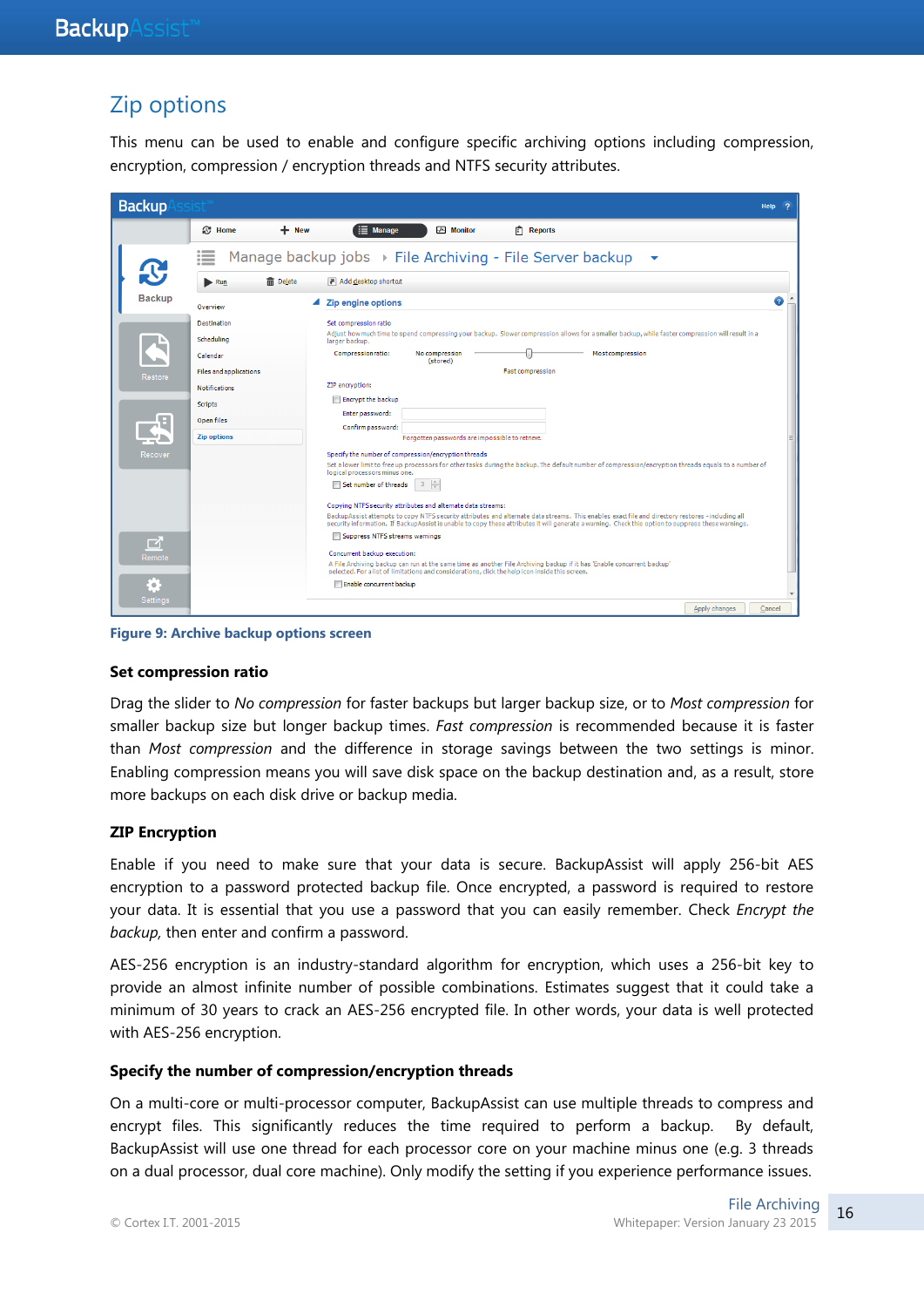To alter the default BackupAssist setting for thread usage check **Manually force thread count** and enter the number of threads BackupAssist should use when compressing data.

With multi-threading, your processor is able to perform multiple tasks simultaneously, which shortens the overall time taken to complete a backup. The following table compares the performance of WinZip with BackupAssist's Archiving engine.

#### **Copy NTFS attributes and alternate data streams**

By default BackupAssist will store NTFS security attributes and alternate data streams of directories within your archive backup. Doing so means you are able to restore exact copies of your original data, including all security information. BackupAssist will try and store NTFS security attributes and alternate data streams that are set in the original source files and backed up to ZIP. If the NTFS attributes cannot be kept, a warning will appear in the backup report. File Archiving can preserve the following NTFS attributes at the file destination: Windows File Attributes, Creation time, Last modified time, NTFS security (ACLs) and NTFS alternate data streams (ADSs).

Uncheck *Suppress NTFS stream warnings*, if you prefer not to be notified in your backup report if NTFS attributes have been maintained.

#### **Concurrent backup execution**

This feature allows two backup jobs to run at the same time.

Concurrent backup combinations:

- Two File Archiving backup jobs can run at the same time if both have "Enable concurrent backup" selected.
- An SQL Protection or Mailbox Protection backup job, with "Enable concurrent backup" selected, can run concurrently with a System Protection, File Protection or File Archiving backup job. The File Archiving backup job does not need to have "Enable concurrent backup" selected. (System Protection and File Protection do not have an 'Enable concurrent backup' option).
- An SQL Protection and a Mailbox Protection backup job can run at the same time, in any combination, if both have "Enable concurrent backup" selected.
- In all cases, only two backup jobs can run concurrently.

Concurrent backup considerations:

- If two concurrent backups are scheduled to start at the same time, one backup will start first and begin preparing the job. Once the preparation phase has completed, the second backup will start
- If a third scheduled backup job has 'Enable concurrent backup' selected, it will be queued and run once one of the two existing concurrent backup jobs has finished.

Concurrent backup limitations:

- Only two backup jobs can run concurrently.
- Concurrent backups cannot write to the same destination device (e.g. local drive, NAS, RDX etc.).
- If another backup job is already running when the concurrent backups are scheduled to start, then one of the concurrent backups will start if it meets the criteria defined in the concurrent combinations section.
- A backup job cannot run concurrently if it is backing up a Hyper-V environment or an Exchange server using VSS (VSS enabled).